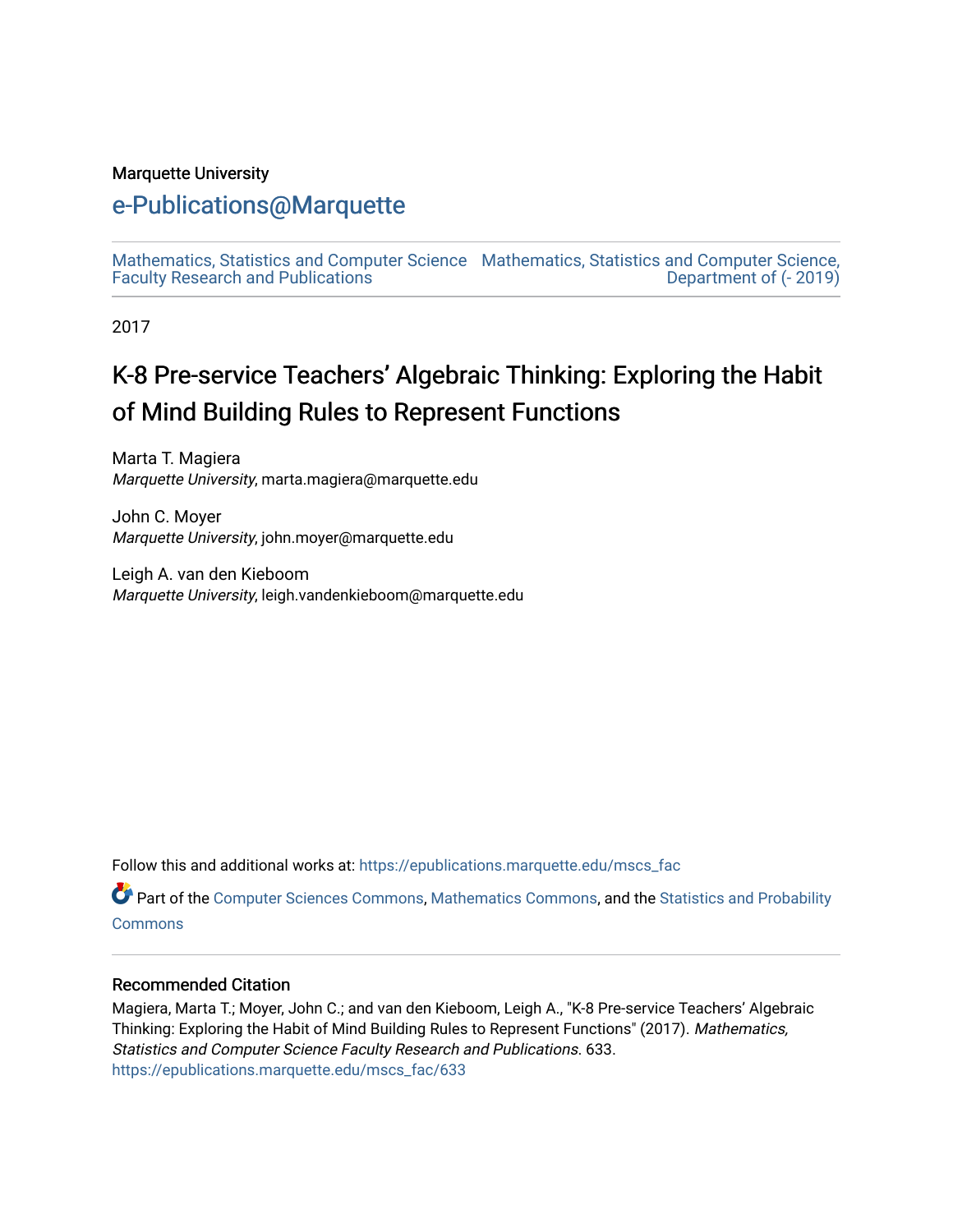# K-8 pre-service teachers' algebraic thinking: Exploring the habit of mind "building rules to represent functions"

Marta T. Magiera Leigh A. van den Kieboom *Marquette University Marquette University*

> John C. Moyer *Marquette University*

Received: 4 December 2015 Accepted: 23 March 2016 © Mathematics Education Research Group of Australasia, Inc.

> In this study, we examined the ability of grades 1-8 pre-service teachers (PSTs) to engage in thinking about patterns, relationships, and functional rules. Using the algebraic habit of mind Building Rules to Represent Functions as a framework, we examined whether and how well our PSTs (n = 18) used seven features of this habit of mind: organize information, predict patterns, chunk information, use different representations, describe a rule, describe change, and justify a rule. The data revealed distinct and significant differences among our PSTs' demonstrated abilities to justify a rule, organize information, predict a pattern, and describe a rule. Their ability to justify a rule was the weakest of the seven features, and it was correlated with the ability to predict patterns and the ability to chunk information. Our analysis reveals the complexity of the relationships among the seven features and provides a tentative grouping of features that together might support one another. Attention to these relationships has the potential to enhance instruction aimed at helping students learn to analyse problem situations that focus on writing rules to represent functional relationships.

**Keywords.** algebraic thinking **.** algebra instruction **.** teacher knowledge **.** mathematical knowledge for teaching **.** pre-service teachers

#### Background

In recent decades, concerns about students' limited understanding and preparation for the study of more advanced mathematics has stimulated multiple discussions about the role and the nature of school algebra in the K-12 mathematics curriculum. Algebra instruction and students' learning of algebraic concepts and skills have become a focal point in mathematics education research (e.g., Algebra Working Group to the National Council of Teachers of Mathematics, 1997; Britt & Irwine, 2008, 2011; Cai & Knuth, 2011; Irwine & Britt, 2005; Kaput, 1998, 2008; Lacampagne, Blair, & Kaput 1995). The mathematics education community has engaged in discussions about the kind of instruction that has the greatest potential to enable all students to learn algebraic concepts. Today, there is widespread agreement that the study of algebra-based topics should be an integral part of the K-8 mathematics curriculum. Calls for algebra instruction at the K-8 level place emphasis on mathematical experiences that allow K-8 students to "…learn algebra as a set of concepts and competencies tied to the representation of

Published online November 2017 and the state of the state of the SN and SN and SN and SN and SN and SN and SN and SN and SN and SN and SN and SN and SN and SN and SN and SN and SN and SN and SN and SN and SN and SN and SN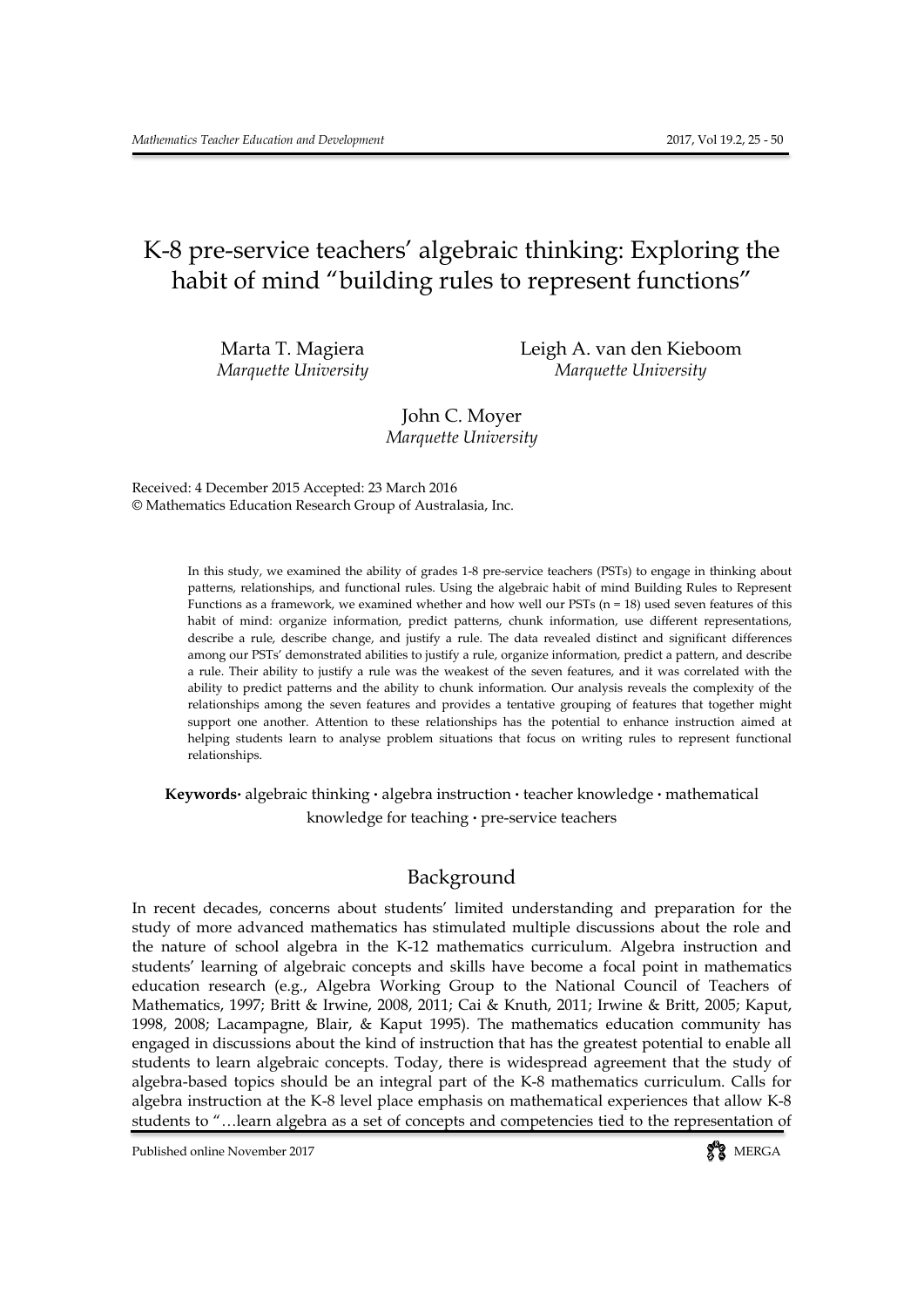quantitative relationships and as a style of thinking for formalizing patterns, functions, and generalizations" (NCTM, 2000, p. 223). Calls for early algebra stem from the need to provide K-8 students with rich mathematical experiences that originate from, and go beyond, arithmetic and computational fluency. These experiences often come from activities that require students to recognise and articulate the relationships embedded in mathematical situations and examine the underlying structure of identified relationships (Blanton & Kaput, 2011; Moss & McNab, 2011; Britt & Irwine, 2011). A goal of early algebra is to advance students' conceptual knowledge by engaging them in analysing and generalising patterns using multiple representations at early stages of learning mathematics (Carpenter & Levi, 2000; Kieran, 1996; Mulligan, Cavanagh, & Keanan-Brown, 2012; NCTM, 1989, 2000; Silver, 1997).

Research on early algebra instruction (e.g., Blanton & Kaput, 2011; Britt & Irwin, 2011; Cai & Moyer, 2008; Carpenter & Levi, 2000; Kaput, 1998; Kieran, 1996; Radford, 2015; Silver, 1997) shows that early mathematical experiences that create rich connections between the ideas of arithmetic and algebra support students in making a smooth transition from arithmetic to the study of more advanced mathematics. Blanton and Kaput (2003), for example, argued that teachers can provide students with these types of experiences by placing an emphasis on algebraic thinking in their K-8 mathematics classrooms and engaging students in "modelling, exploring, arguing, predicting, conjecturing, and testing their ideas, as well as practicing computational skills" (p. 75).

There has also been research into teachers' understanding of algebraic thinking. Borko et al. (2005) investigated elementary and middle school teachers' broad knowledge of algebraic thinking, including their knowledge of instructional strategies, representations, and curricular materials that foster algebraic thinking in students. They also examined how teachers make sense of student early algebraic experiences. Koellner et al. (2011) examined the algebraic thinking of teachers of middle grades through the lens of instructional strategies teachers use to support their students' algebraic reasoning. More recently, Glassmeyer and Edwards (2016) investigated how teachers of middle grades conceptualise and communicate their understanding of the ideas behind algebraic reasoning and Walkoe (2015) examined how *preservice* teachers make sense of student algebraic thinking. However, none of these studies assessed how teachers' own mathematical work *demonstrates* their understanding of the ideas essential to algebraic thinking.

In this paper, we focus on grades 1-8 pre-service teachers (PSTs) and examine their demonstrated knowledge of algebraic thinking. It is reasonable to expect that the PSTs' future efforts to foster their students' ability to engage in algebraic thinking will draw not only on their perceptions of algebraic thinking but also on the strategies and ways of thinking they themselves use when solving algebra-based tasks. Therefore, an understanding of PSTs' algebraic thinking, including the strategies they use in solving problems, can support the work of mathematics teacher educators. Specifically, the ultimate purpose of our study is to provide mathematics teacher educators with an understanding of the aspects of algebraic thinking that need to be emphasised, along with the tools to do so, to enhance PSTs' readiness to provide early algebra instruction in their future classrooms.

## *Algebraic thinking*

In the mathematics education literature, the term algebraic thinking has various connotations (e.g., Driscoll, 1999; Kieran & Chalouh, 1993; Lee, 2001; Mason, 1987, 1989; Swafford & Langrall 2000). Often, however, its meaning relates to what Cuoco, Goldenberg, and Mark (1996) described as habits of mind: useful ways of thinking about mathematical content. Swafford and Langrall, for example, interpreted algebraic thinking as the ability to think about unknown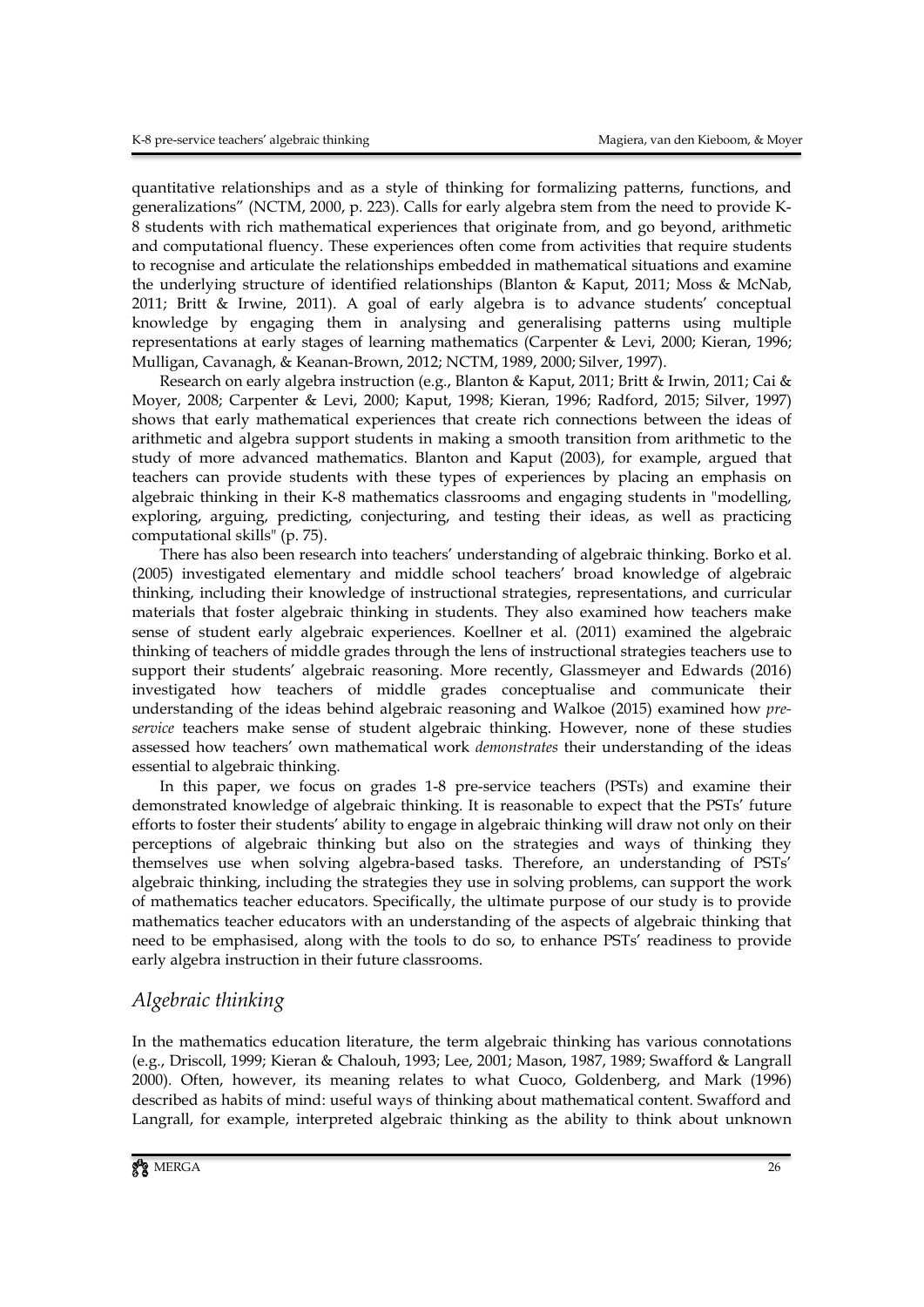quantities as known. Kieran and Chalouh (1993) used this term to describe one's ability to build meaning for the symbols and operations of algebra in terms of arithmetic. Kieran (1996, 2004) refined this interpretation, associating algebraic thinking with the ability to use a variety of representations to analyse quantitative situations in a relational way. Some researchers (e.g., Mulligan & Mitchelmore, 2009; Radford, 2012) emphasised awareness of patterns and structure as core ideas of algebraic thinking. Yet others (e.g., Mason, 1989) drew attention to algebraic abstraction describing the notion of algebraic thinking. Lee (2001) asserted that algebraic thinking hinges on one's ability to reason about a variety of patterns (e.g., numerical, figural) and to detect sameness and differences within them. Lee also defined algebraic thinking in terms of the ability to generalise, to see the general in the particular, to mentally invert and reverse operations, and to think about mathematical relationships rather than mathematical objects themselves. When considering generalising as a major indicator of algebraic thinking, researchers (e.g., Cooper & Warren, 2008; Ellis, 2007; Warren, Cooper, & Lamb, 2006) have drawn attention to the processes involved in the act of constructing general rules from patterns, tables of values, and verbal and abstract representations. In that sense, they interpreted generalisations in terms of both a processes (the activities of generalising, generalising actions) and the products (the general rules resulting from these processes). In addition, Warren, Cooper, and Lamb (2006), among others, discussed the role of generalising in the case of understanding the concept of function. To them, functional thinking involves generalising to understand the relationship between the change of a first variable and the corresponding change of a second variable. They identified three landmark phases of functional thinking: (a) the ability to interpret functions as *actions* that convert inputs to outputs, often using arithmetic calculations; (b) the ability to interpret functions as *processes* that group individual steps into a cohesive repeating sequence of steps; and (c) the ability to internalize functions as *objects* (general rules) having their own characteristics, thus being able to see functions as objects that can be compared with other functions.

The notions of algebraic thinking described above are evident in Driscoll's (1999, 2001) conceptualisation of algebraic thinking. He explained that "facility with algebraic thinking includes being able to think about functions and how they work, and to think about the impact that a system's structure has on calculations" (Driscoll, 1999, p. 1). Driscoll referred to these two aspects of algebraic thinking as habits of mind: Building Rules to Represent Functions and Abstracting from Computations, both linked via the habit of Doing and Undoing (mathematical processes and operations). Kaput (2008) also emphasised two core aspects of algebraic thinking: expressing generalisations using increasingly formal and conventional systems of symbols, and reasoning with symbolic forms. Blanton and Kaput (2011) labelled this first aspect of algebraic thinking as functional thinking, which they conceptualised as "building and generalising patterns and relationships using diverse linguistic and representational tools" (p. 8). They further refined the term algebraic thinking to mean pattern building, conjecturing, generalising, and justifying mathematical relationships between quantities in a way that leads to symbolising and discussing functional relationships.

### *Building rules to represent functions*

Central to the research reported in this article is the first aspect of algebraic thinking as described in both Driscoll (1999) and Kaput (2008), namely what Blanton and Kaput (2011) and Warren, Cooper, and Lamb (2006) termed as functional thinking and Driscoll conceptualised as the habit of mind Building Rules to Represent Functions. That is, in our work with PSTs, we examined the type of algebraic thinking that underlies the ability to generalise numeric patterns and represent them as functional relationships. We conceptualised this aspect of algebraic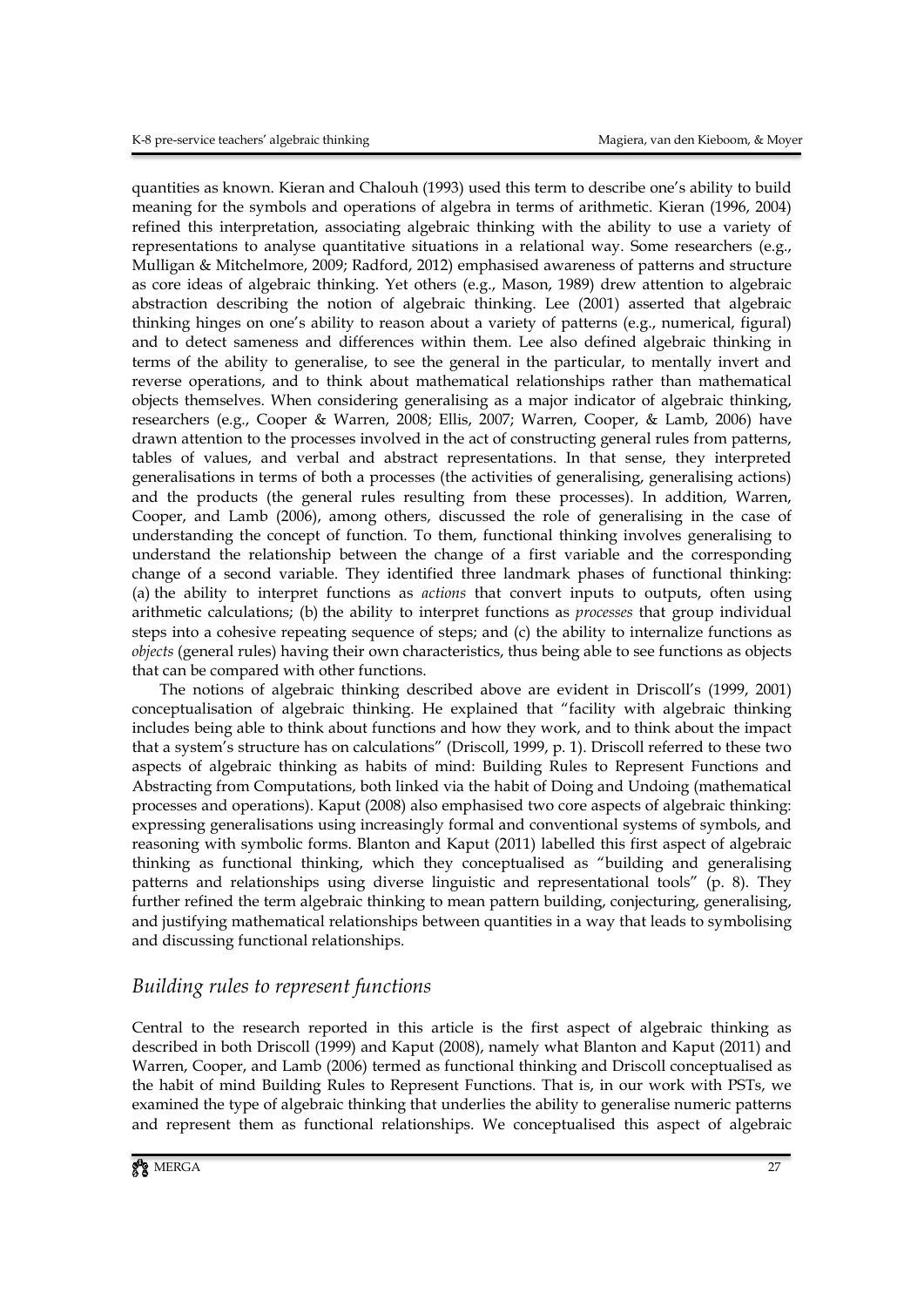thinking using Driscoll's (2001) description of the habit of mind Building Rules to Represent Functions as thinking processes. These processes include recognising and analysing patterns, investigating and representing relationships, generalising beyond specific examples, analysing how processes or relationships change, and seeking arguments for how and why rules and procedures work. Specifically, our operational definition of this aspect of algebraic thinking is based on Driscoll's features, which provide characteristics of the processes in which one engages while Building Rules to Represent Functions (Driscoll, 1999, 2001). Throughout this paper, then, we narrow the use of the term algebraic thinking to mean the kind of thinking that results from exercising one or more of the features of the habit of mind Building Rules to Represent Functions (see Table 1).

There are two reasons that we framed our investigation of PSTs' functional thinking using Driscoll's features of the habit of mind Building Rules to Represent Functions. First, while others (e.g., Blanton & Kaput, 2011; Kaput, 2008; Kieran, 1996, 2004; Lee, 2001; Mason, 1989; Warren, Cooper, & Lamb, 2006) also provide considerable insights into functional thinking, their definitions are more elusive. That is, they do not sufficiently explicate or illuminate how one might construct functional rules or expressions of generality. For example, Warren, Cooper, and Lamb (2006) described functional thinking as focusing on one's understanding of relationships between two or more varying quantities, and they distinguished between the processes of generalising and the products of generalising. However, they do not provide clear descriptions of the processes in which one might engage to construct a functional rule. In contrast, Driscoll's features explicate seven processes that characterise functional thinking in a mathematical situation. More specifically, the features he identified provide insights into the specific processes that underlie the act of analysing patterns and relationships in a mathematical situation, and describing them using a functional rule.

Second, as we explain in the section that follows, we also adopted Driscoll's descriptions of the features of the habit of mind Building Rules to Represent Functions for pedagogical reasons. Driscoll and colleagues identified the seven features by observing teachers during their involvement in the Linked Learning in Mathematics Project (Zawojewski & Goldberg, 2000) without identifying how the features might relate to one another. Our goal was to acquire a nuanced understanding of the relationships among the features of Building Rules to Represent Functions in order to help teacher educators plan more effective learning experiences for PSTs.

Table 1

| Features                  | Description of Thinking Exemplified                                                                                      |
|---------------------------|--------------------------------------------------------------------------------------------------------------------------|
| 1. Organizing Information | Ability to organize information in ways useful for uncovering<br>patterns, relationships, and the rules that define them |
| 2. Predicting Patterns    | Ability to discover and make sense of regularities in a given<br>situation                                               |
| 3. Chunking Information   | Ability to look for repeating bits in information that reveal<br>how a pattern works                                     |

*Features of Building Rules to Represent Functions\* Examined in This Study*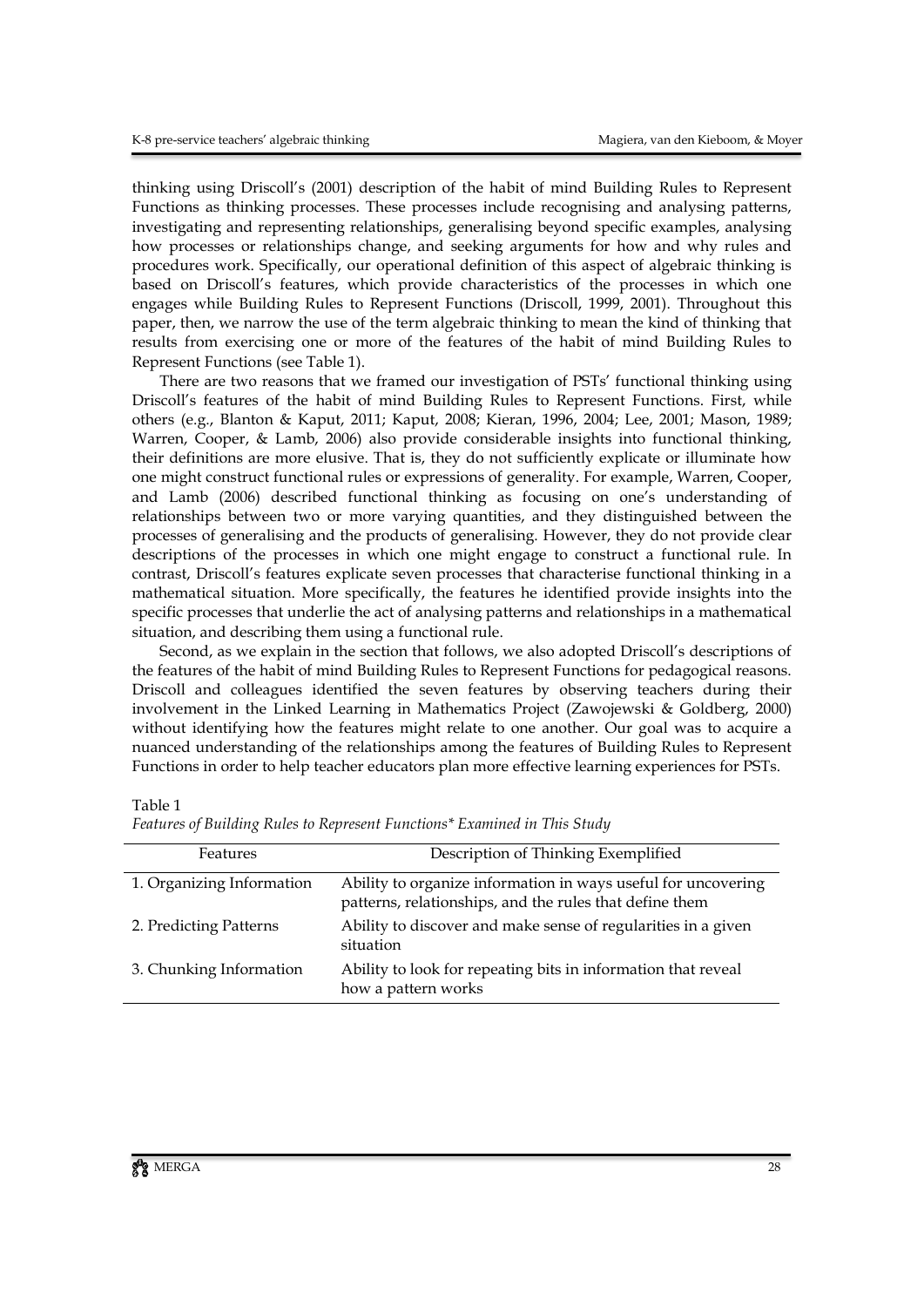| 4. Different Representations | Ability to think about and try different representations of the                                                        |
|------------------------------|------------------------------------------------------------------------------------------------------------------------|
|                              | problem to uncover different information about the problem                                                             |
| 5. Describing a Rule         | Ability to describe steps of a procedure or a rule explicitly or<br>recursively without specific inputs                |
| 6. Describing Change         | Ability to describe change in a process or a relationship<br>explicitly as a functional relationship between variables |
| 7. Justifying a Rule         | Ability to justify why a rule works for any input                                                                      |

\* Adapted from Driscoll (2001)

### *Teacher knowledge and teacher preparation*

Teachers are central to effecting the educational reform related to early algebra instruction, but their own experiences with traditional school algebra often influence their views of algebraic thinking, limiting or even countering their efforts. Thus, the call for the early introduction of algebraic ideas has many inherent challenges. Research shows that both practising teachers' and PSTs' understanding of algebraic topics often consists of a fragmented knowledge of a disconnected system of symbols and procedures (Ball, 1990; Ma, 1999, van Dooren, Verschaffel, & Onghena, 2002). Teaching that is informed by such limited knowledge belies the goals of early algebra instruction. Warren (2008) argued that to embrace the focus on early algebraic ideas in the elementary and middle school classrooms, teachers need to "reconceptualise arithmetic and patterning, drawing out structures in an activity based environment" (p. 30). Effective early algebra instruction requires the careful preparation of elementary and middle school teachers. To take advantage of opportunities to engage students in algebraic thinking, teachers need to understand the ideas on which algebraic thinking hinges (National Mathematics Advisory Panel, 2008; Glassmeyer & Edwards, 2016; Greenberg & Walsh, 2008). As Blanton and Kaput (2003) summarise, "Elementary teachers need their own experiences with a richer and more connected algebra and an understanding of how to build these opportunities for their students," (p. 70). To effectively prepare students for success in algebra, teachers must have a robust ability to think algebraically themselves (Magiera, van den Kieboom, & Moyer, 2010, 2011, 2013; van den Kieboom, Magiera, & Moyer, 2014).

One way to begin strengthening teachers' algebraic thinking is to strengthen the preparation of PSTs. Recent research efforts provide some direction for the preparation of PSTs. Hill (2010) argued that effective teacher preparation programs should be deeply grounded in an understanding of the specialised content and pedagogical knowledge needed for teaching. She made the case for a research agenda that provides a fine-grained understanding of the type of knowledge that teachers need to be successful in their work. The research reported in this paper responds to this need by seeking a nuanced understanding of the aspects of PSTs' thinking that support their ability to build rules to represent functions.

Data for this paper comes from a larger project in which we investigated how teacher educators can assess and strengthen the various aspects of PSTs' knowledge of algebraic thinking. In this paper, we focus our discussion on the ability of PSTs to use different features of the habit of mind Building Rules to Represent Functions. To provide valuable insights for teacher educators about ways to enhance the ability of PSTs to analyse mathematical situations with a focus on building rules to represent functions, we sought to answer the question: *Which features of the habit of mind Building Rules to Represent Functions appear to support and strengthen one another in our PSTs' written solutions to algebra-based problems?*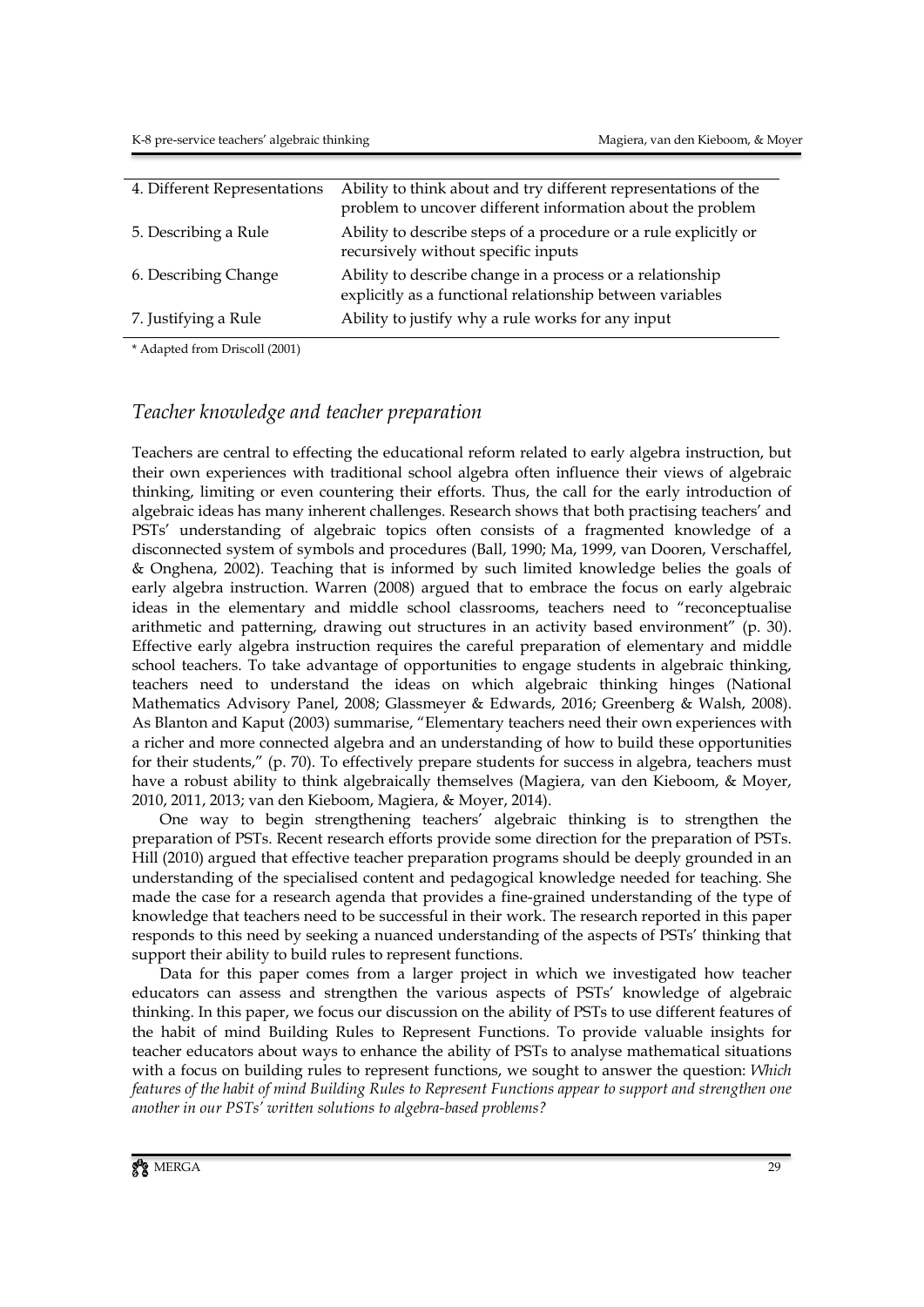# Method

## *Participants and setting*

Featured as participants in this report are 18 undergraduate PSTs (juniors and seniors) at a large private Midwestern university in the U.S. Sixteen of the PSTs were female and two were male. The seniors were in their final academic semester prior to student teaching. All PSTs were enrolled in a mathematics content course integrated with an education field experience course. The content course, taught in the Mathematics Department, was the last in a conceptually-based 3-course sequence in mathematics for grades 1-8 education majors. The course was designed to build PSTs' awareness of the foundational features upon which algebraic thinking rests and to develop their ability to compare, connect, and generalise across multiple algebra topics within the 1-8 mathematics curriculum. Rather than explicitly teach PSTs how to engage in thinking consistent with each feature, we engaged them in activities to draw their attention to their spontaneous use of features of the Building Rules to Represent Functions habit of mind. To do so, we used algebra-based activities that solicited multiple solutions and representations of algebra-based ideas, and we provided opportunities for the PSTs to share, explain, compare, and interpret various representations and reasoning. To foster the PSTs' awareness of the ideas behind algebraic thinking and to help them develop a language for describing algebraic thinking, the mathematics course instructor explicitly discussed the features of the habit Building Rules to Represent Functions. The PSTs were asked to reflect on these ideas and demonstrate the use of algebraic habits of mind in their own work. To promote the PSTs' diagnostic abilities, we also engaged them in analysing samples of middle school students' written work for evidence of thinking consistent with the habit of mind Building Rules to Represent Functions. To further strengthen their ability, the PSTs were asked to conduct two problem-based interviews of a middle school student from their pedagogy field placement, and conduct an analysis of "their" student's responses with a focus on that student's ability to demonstrate features of the habit of Building Rules to Represent Functions.

### *Data sources and data collection*

To provide a robust measure of the PSTs' algebraic thinking in a variety of problem-solving situations that foster thinking about functional relationships, we analysed their written solutions to 125 problems, which they completed for individual homework assignments and during our in-class formative and summative assessment activities. The problems were designed to elicit the PSTs' thinking consistent with the seven features of the habit Building Rules to Represent Functions (Table 1). Our goal was to identify how well PSTs are able to use each of the seven features to solve problems that require the habit of mind Building Rules to Represent Functions.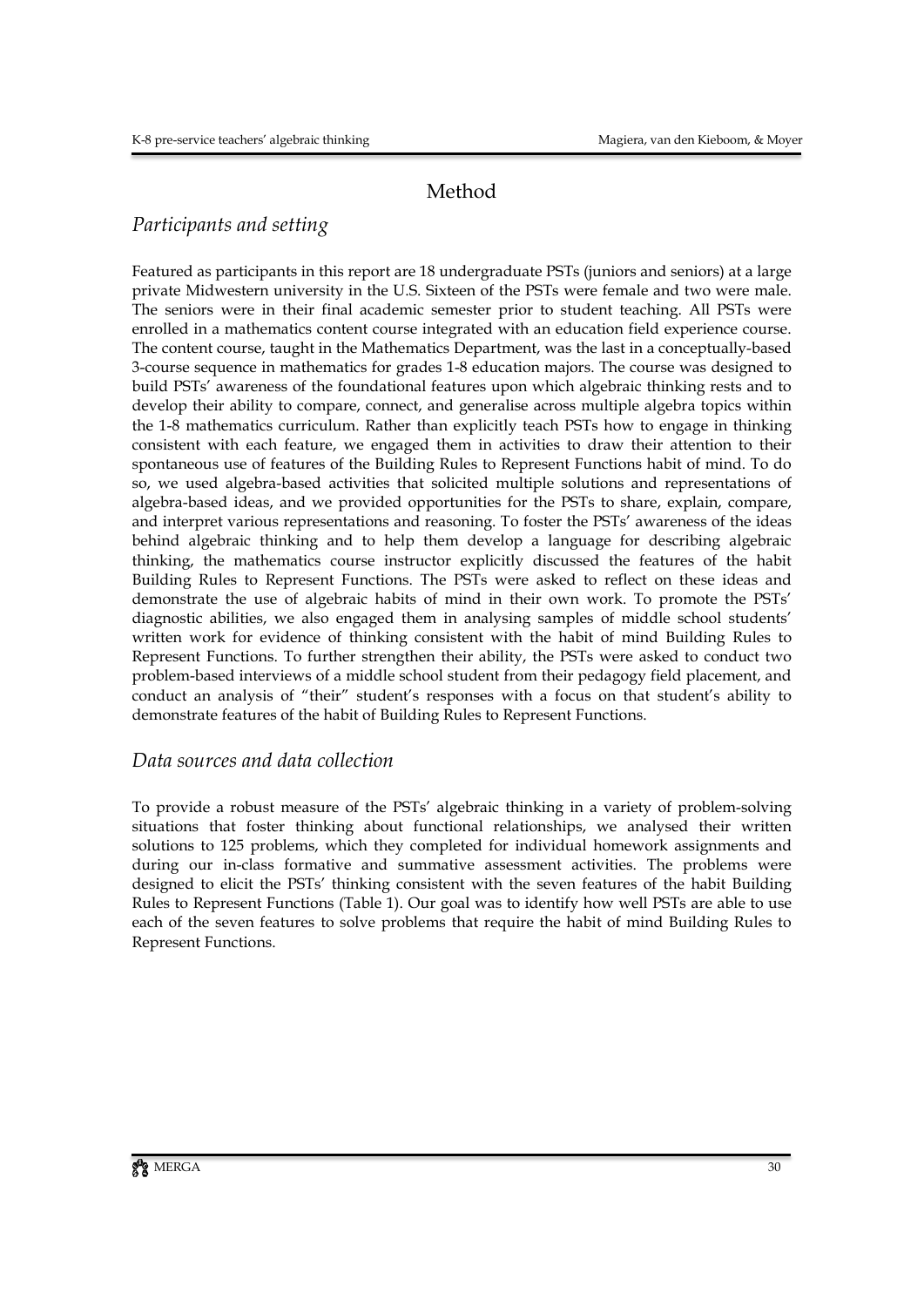#### *Data analysis*

We initiated the data analysis processes by identifying the specific features of algebraic thinking  $(AT)$  encouraged by each of the [1](#page-7-0)25 problems embedded in the tasks<sup>1</sup> solved by our PSTs over the semester. To do so, we developed a set of seven feature-specific criteria and used it to determine the features of algebraic thinking elicited or encouraged by each task. The Task Analysis section below provides the seven criteria and examples of their application. The three authors and a trained research assistant independently applied the feature-specific criteria to a subset of tasks and negotiated their independent interpretations until a 100% agreement on the features encouraged by each task was reached. This process was iterative. Driven by the need to establish the validity and reliability of our process, we used each of the task negotiations to help confirm or modify our seven feature-identification criteria.

After we had identified the features elicited or encouraged by each task, we developed a scoring rubric for assessing the quality of the pre-service teachers' written use of the identified features to solve each task (see Appendix A). Then, the three authors and a trained research assistant independently scored a randomly selected subset of tasks. We compared independent results and cited specific examples to clarify the scoring rubric and negotiate scoring agreement to 100%. Then, for each PST, we used the scoring rubric to rate each of his or her written solutions on how well the solution utilised each identified AT feature.

Using the feature ratings for each PST on each task, we quantified each PST's ability to use each AT feature (AT-feature score) by averaging his or her ratings on each of the seven features across the collection of tasks. This resulted in seven AT-feature scores for each PST. We also computed the average of the seven AT-feature scores to provide a measure of each PST's overall ability to use algebraic thinking (AT-composite score). We then used the Friedman and Wilcoxon tests, to test the hypothesis that the PSTs' ability to build rules to represent functions did not differ among the seven features. We decided to use the Friedman and Wilcoxon tests for three reasons. First, they allowed us to compare the PSTs' performance on all seven features simultaneously and pairwise. Secondly, because the non-parametric Friedman test is less sensitive to sample size and the assumption of normality than its parametric alternative, repeated measures ANOVA test. Third, we selected the Friedman test because its results are customarily reported together with information about the effect size giving insight into practical significance of our work. In other words, from the perspective of teacher educators we were not only interested in knowing whether or not the PSTs' ability to build rules to represent functions varied across the seven features, but we were also interested in understanding the magnitude of any statistically significant differences our analysis would reveal. Furthermore, to provide an answer to our research question we also conducted a correlation analysis to determine which features of algebraic thinking might support each other and which appear to be unrelated to one another. In the remainder of this Methods section, we illustrate our task analysis and scoring processes.

#### *Task analysis*

Consider the two problems that constitute the Flower Beds task presented in Figure 1.

 $\overline{a}$ 

<span id="page-7-0"></span><sup>1</sup>As expected, not all tasks elicited or encouraged all seven features. Accordingly, we rated the PSTs' solutions only on the features that were explicitly elicited or encouraged by the 125 individual problems that comprised the task statements (78 tasks in all).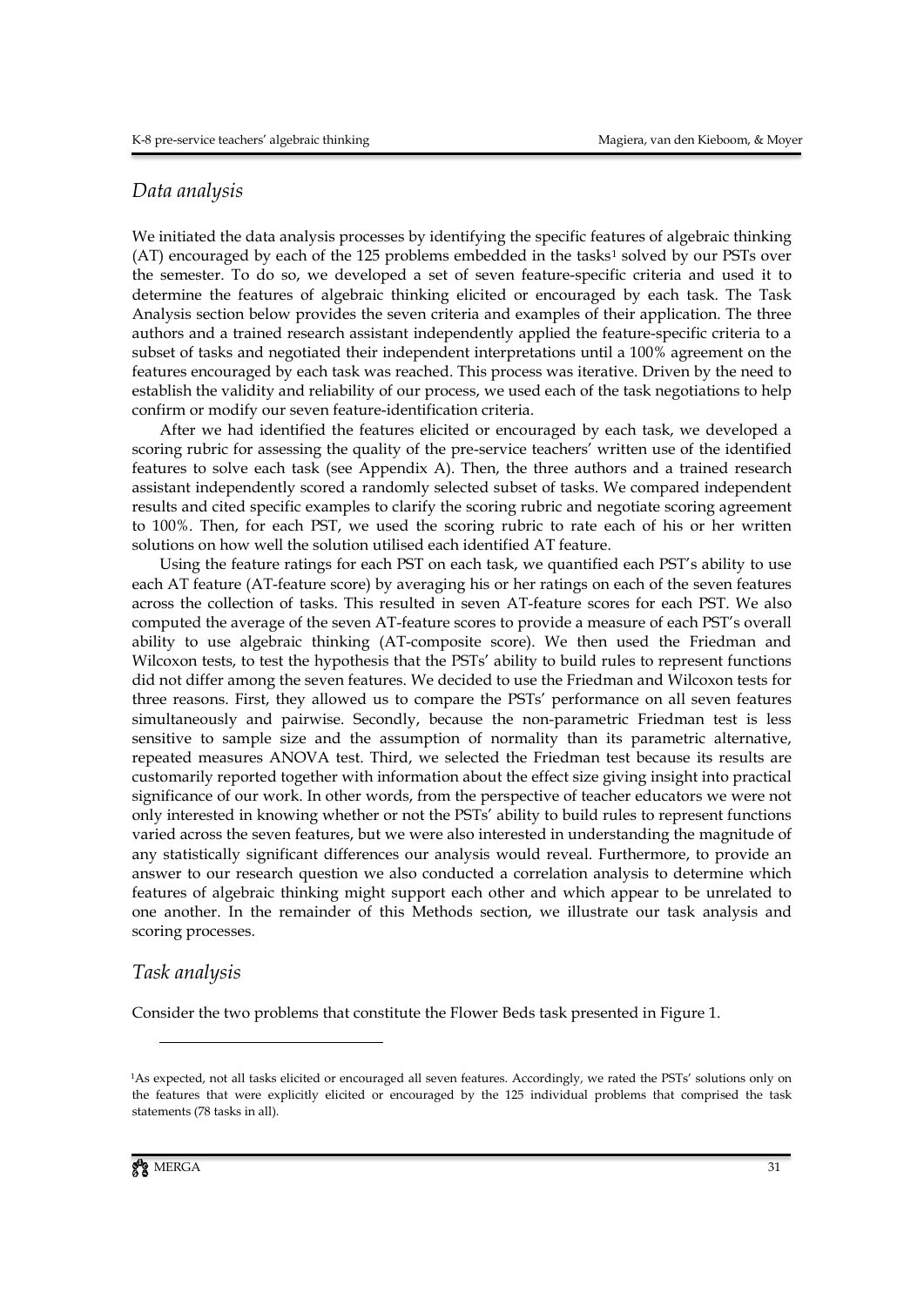Flower Bedsa



The city council wishes to create 100 flower beds and surround them with hexagonal paving slabs according to the pattern shown above. (In this pattern 18 slabs surround 4 flower beds.)

- (1) How many slabs will the council need?
- (2) Find a formula that the council can use to decide the number of slabs needed for any number of flower beds.

aShell Centre for Mathematical Education, 1984, p. 64.

*Figure 1.* Example of the tasks used in the mathematics content course (See Appendix B for examples of all task types).

We judged that a task elicits or encourages the use of *different representations* if a problem solver could benefit from using different representations to organize information about the task situation to generate a task solution. For example, we believed that the Flower Beds task encourages thinking about different representations because using different representations (e.g. numerical, verbal, symbolic) is a useful strategy for organizing one's observations about the sequence of the flower beds to make predictions about the collection of flower beds as a whole.

We judged that a task elicits or encourages *organizing information* if the task solution requires keeping track of information needed to help PSTs make sense of the problem situation. For example, we believed that both problems within the Flower Beds task would elicit and encourage organizing information because in order to uncover a pattern and develop a general rule, PSTs would have to determine the structure of the sequence of flower beds. To do so, they would have to keep track of the information about both the changing and invariant aspects of that sequence.

We judged that a task elicits or encourages *chunking information* if the task solution requires identification of repeating pieces of information that help to describe how the pattern works. To help predict the Flower Beds pattern, for example, some PSTs would recognize that every flower bed after the first would require adding four additional slabs. Other PSTs might, on the other hand, recognize that the diagram's chunk of four flower beds could be used 25 times to create 100 flower beds. To correctly predict the flower bed pattern (see criterion below), however, the latter PSTs would have to realize that every chunk of four flower beds shares two overlapping slabs with the adjacent chunk.

We judged that a task elicits or encourages *predicting a pattern* if the task solution requires that PSTs examine information to uncover regularities across cases. Problems that elicit or encourage predicting patterns demand the development of an understanding of cases that are not present, and thus necessitate thinking about a change across pattern entries. For example, we believed that the Flower Beds task fosters thinking about patterns because the statement of the Flower Beds task prompted the PSTs to think about how 5 flower beds differs from 4 flower beds, and more generally, how any number *n* of flower beds differs from *n-1* flower beds.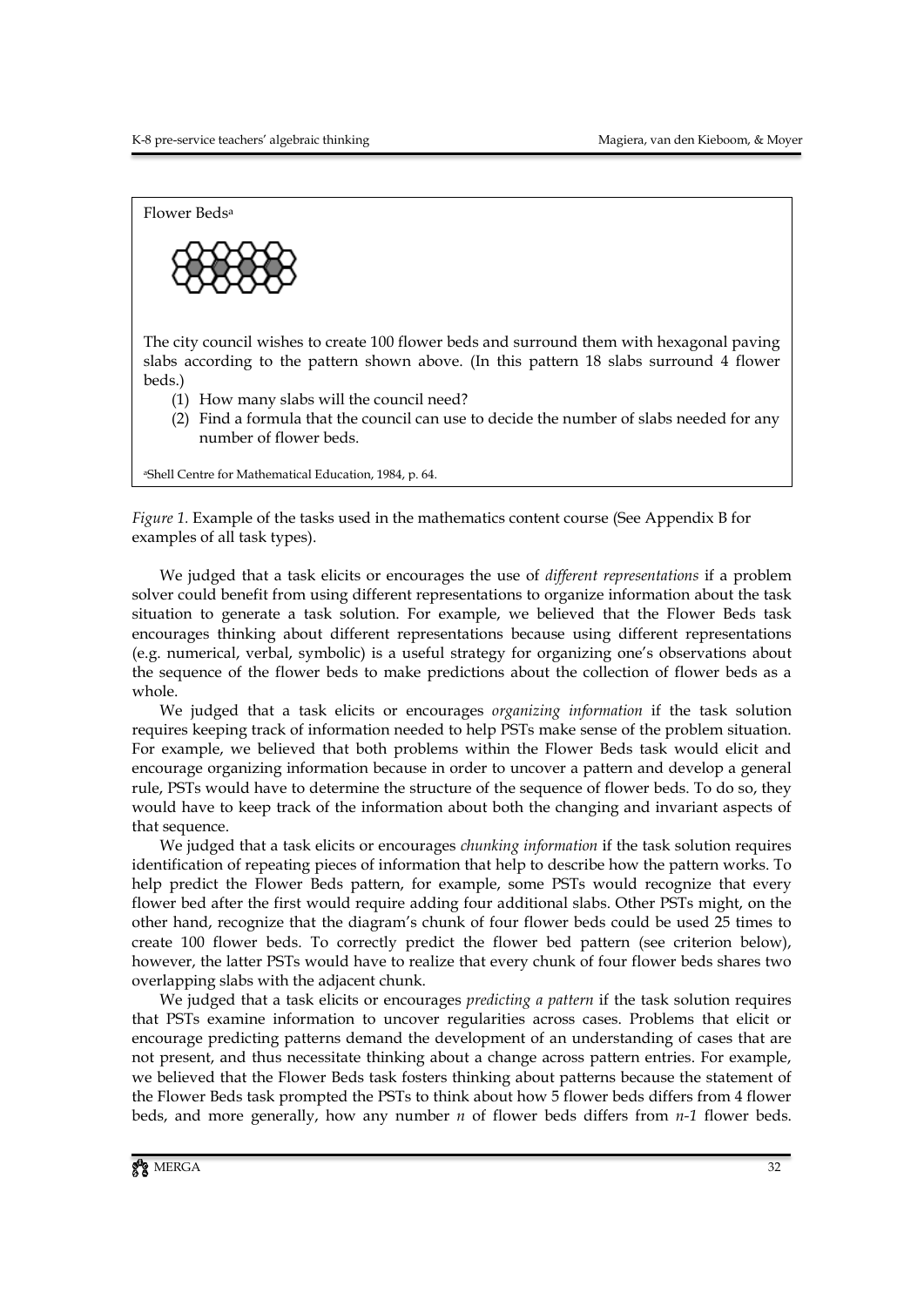Extending the flower bed sequence to answer problem (1) within the Flower Beds task requires that the PSTs consider how the flower beds pattern works, and thus engage in predicting a pattern.

We judged that a task elicits or encourages *describing a rule* (or the steps of a procedure) if the task either directly calls for developing a general rule or if the development of the rule is fostered by the need to provide general information about specific inputs. For example, both problems within the Flower Beds task elicit thinking about a rule. In Problem (1) finding the total number of slabs needed for 100 flower beds encourages the PSTs to develop an alternative for adding 4 slabs 99 times to the 6 slabs required for the first flower bed. Problem (2) directly calls for a *general* rule that allows the PST to predict the total number of slabs for any sequence of flower beds.

We judged that a task elicits or encourages thinking about *describing change* if the task solution requires recognition of the functional relationship between independent and dependent variables. That is, PSTs would have to describe the net change in the input variable in relationship to the net change in the output variable. We did not believe that the Flower Beds task would necessarily elicit or encourage describing change in the total number of slabs as a function of change in the number of flower beds even though the task provided the opportunity to do so.

Finally, we judged that a task elicits or encourages *justifying a rule* if a problem statement explicitly calls for justifying *why* the rule or procedure works. Because the Flower Beds task did not directly call for providing justification for *why* the developed rule gives the correct total number of slabs for *any* number of flower beds, we did not believe the task would necessarily engage PSTs in justifying their conjectures about the validity of the rule they developed.

#### *AT scoring rubric*

We rated each PST's demonstrated use of a feature of algebraic thinking as (3) *proficient*, (2) *emerging*, or (1) *not evident* according to the following AT scoring rubric:

*Proficient*. We rated a PST's use of an identified feature of algebraic thinking as (3) proficient if the problem elicited or encouraged the use of the feature, if the written solution revealed the PST's thinking characteristic of that feature, if the feature was carried out correctly, and if the use of the feature was linked directly to the context of the problem. We placed an emphasis on PSTs' use of each feature in context because to effectively model thinking consistent with each feature while working with their future students, PSTs will need the ability to articulate the meaning of each feature within a specific problem context. For example, we rated a PST's use of the Justifying a Rule feature as (3) proficient if the solution showed evidence that the pre-service teacher correctly used evidence based on an abstract numeric pattern to justify why the stated rule works for any number and the justification was directly linked to the context of the problem.

*Emerging*. We rated a PST's use of an identified feature of algebraic thinking as (2) emerging if the problem elicited or encouraged the use of the feature, if the written solution documented the PST's thinking characteristic of that feature, and if the feature was carried out correctly, but without direct links to the context of the problem. For example, we rated a PST's use of the Justifying a Rule feature to solve a contextually-based problem as (2) emerging if the solution documented that the PST correctly used evidence based on an abstract numeric pattern to justify why the stated rule works for any number, but the justification was based on the abstract numeric pattern gleaned from a table or sequence of numbers rather than directly linked to the context of the problem. We also rated a PST's use of an identified feature of algebraic thinking as (2) emerging if the written solution articulated the PST's thinking characteristic of that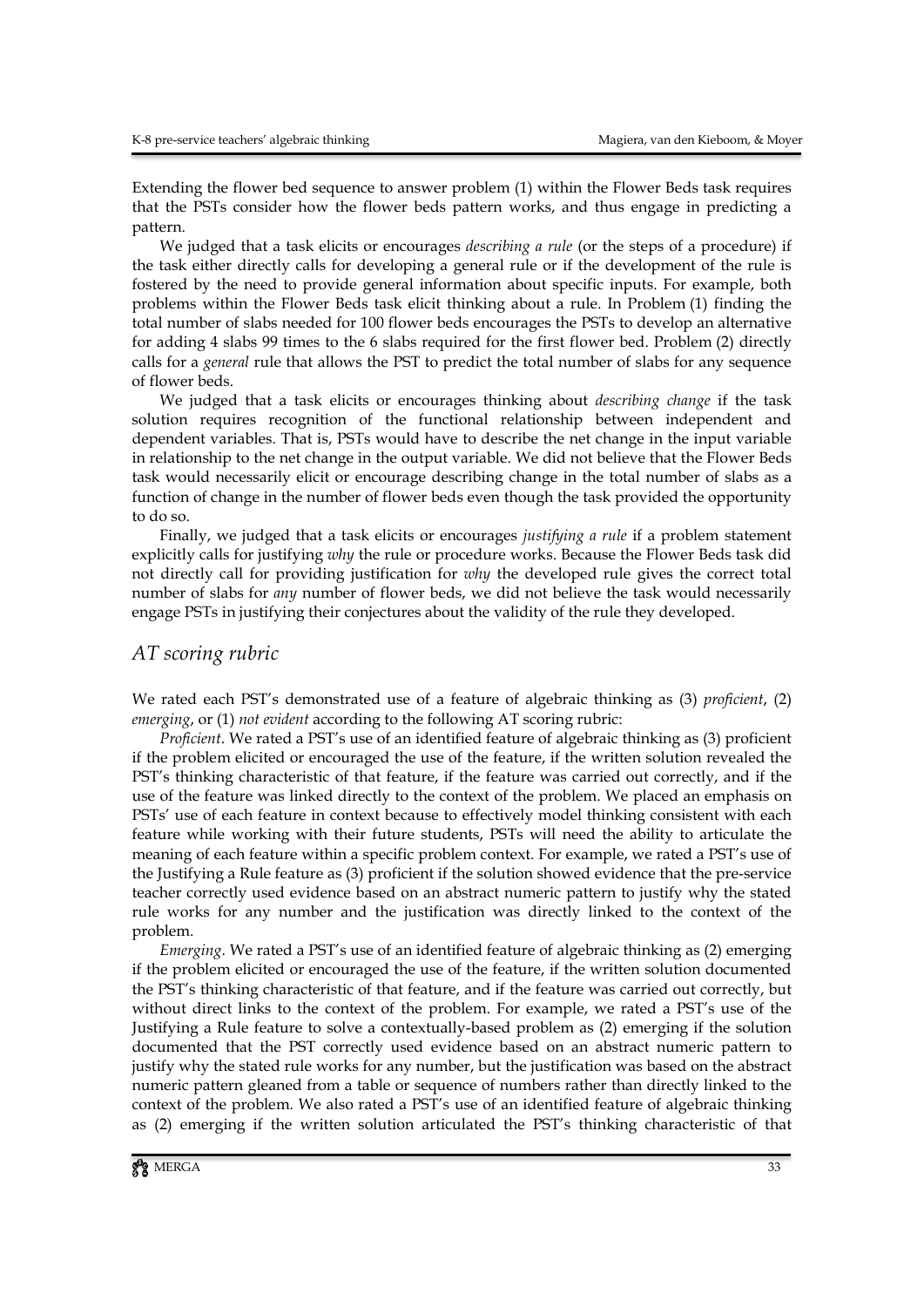feature with direct links to the context of the problem, but was carried out incorrectly. For example, we rated a PST's use of the Justifying a Rule feature as (2) emerging if the solution provided evidence linked to the problem to justify why a rule works for any number, but the justification was incorrect.

*Not evident*. Finally, we rated the strength of a PST's thinking as (1) not evident on an identified feature if the problem elicited or encouraged the use of the feature, but the PSTs' written solution did not show evidence of the thinking characteristic of that feature. For example, we rated a PST's use of the Justifying a Rule feature as (1) not evident if the problem statement elicited the justification of a rule, but the PST only used a rule to compute answers for specific cases, rather than attempt to argue that the rule could be used to compute the answer for any case. A detailed rubric for all seven features is included in Appendix A.

Our use of 3-point scoring rubrics to assess PSTs' performance is similar to the practice of other mathematics education researchers (e.g., Jacobs, Lamb, & Philipp, 2010). We realise that a scale with a greater number of points would potentially afford a greater variance from which to distinguish levels of proficiency, however, we chose a 3-point scale for reasons of greater reliability and validity. For example, a 3-point scale clearly allows for greater reliability of scoring than any finer-grained scale with a greater number of possible points. Regarding validity, if we subdivided our "(2) emerging" rating to reflect a variety of behaviours, we would not be able to validly justify which of the behaviours was more advanced than the others. That is, we would be unable to rank the various emerging behaviours on each feature into an ordinal scale, thus forcing the use of a nominal scale and making our analysis unwieldy.

We now use the Flower Beds task presented in Figure 1 to serve as the context for presenting specific examples of how we rated the PSTs' competencies with respect to each feature of algebraic thinking examined in this research. Figures 2 and 3 include examples of solutions and explanations that the PSTs in our study (PST #10 and PST #9) provided for the Flower Beds task. We selected these examples not only to illustrate the variety of the solution approaches, but also because both show evidence of the use of each of the seven features, providing us with the opportunity to illustrate our assessment of the strength of the PSTs' thinking with respect to all features.

#### *Pre-service teacher #10's solution*

Figure 2 shows PST#10's solution to the Flower Beds task.

| $4N+2$<br>#flower bed   #slabs<br>6<br>I realined a formula for this problem<br>v<br>would be 4N+2. I figured this out<br>$\overline{3}$<br>14<br>after making a chart table to help me<br>4<br>18<br>gather my thoughts. I noticed a pattern<br>22<br>of "adding 4" each time, for example<br>$a_{\boldsymbol{b}}$<br>6<br>$ f $ ower bed = b, 2flower beds = $ U $<br>3 flower bects = 14 etc. There is a clear arithmetic<br>Sequence. Therefore this helped me know that in my<br>formula I would have a "4" at least somwhere,<br>and I knew I obviously needed a N p so I just tried<br>4N, and figured I would add 2 to the slabs that<br>weren't included for the flower bed.<br>For 100 beds, we can know we need |
|----------------------------------------------------------------------------------------------------------------------------------------------------------------------------------------------------------------------------------------------------------------------------------------------------------------------------------------------------------------------------------------------------------------------------------------------------------------------------------------------------------------------------------------------------------------------------------------------------------------------------------------------------------------------------------------------------------------------------|
| $4(100) + 2 = 402$ slabs $\int$ for 100 beds.<br>YY MERGA                                                                                                                                                                                                                                                                                                                                                                                                                                                                                                                                                                                                                                                                  |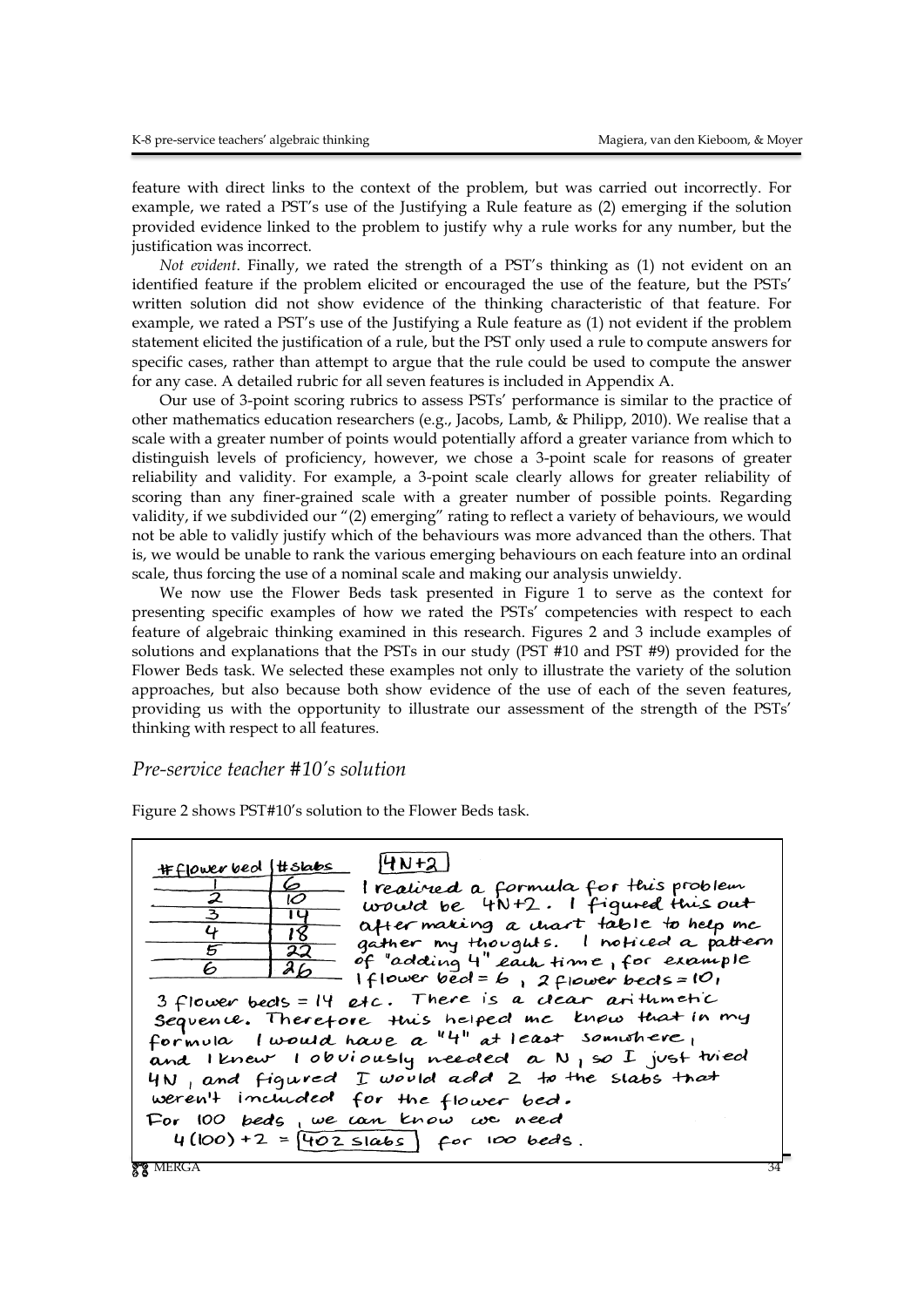*Figure 2.* Flower Beds task, PST #10.

As explained in the previous section, although the problems within the Flower Beds task do not elicit or encourage all seven features, in the case of PST #10, her solution shows that she engaged in thinking consistent with all seven features. For that reason, we selected PST #10's solution to illustrate our scoring system, even though our data analysis only utilised scores for the features encouraged in the statement of the problem. In this way, each PST was rated on the same opportunities to demonstrate facility with the seven features.

*Proficient ratings*. We rated PST #10's solution (3) proficient on each of the following AT features: Feature 1 (Organizing Information), Feature 2 (Predicting Patterns), Feature 3 (Chunking Information), Feature 4 (Different Representations), and Feature 5 (Describing a Rule). Her solution demonstrates proficiency using these features in the following ways: Feature 1 (Organizing Information) because her use of a table demonstrates her ability to organise information in ways useful for uncovering patterns, relationships, and the rules that define them; Feature 2 (Predicting Patterns) because her reference to a pattern of "adding 4" demonstrates her ability to discover regularities in a given situation. We rated PST #10's performance on Feature 3 (Chunking Information) as (3) proficient because she provided a salient example ("…1 flower bed=6 [slabs], 2 flower beds=10 [slabs], 3 flower beds=14 [slabs] etc.") to clarify her description of the pattern of adding 4, which shows her ability to look for repeating bits of information that reveal how a pattern works. We also rated her use of Feature 4 (Different Representations) as (3) proficient because of her appropriate use of tabular, algebraic, and verbal representations. Finally, we rated her as (3) proficient on Feature 5 (Describing a Rule), because her use of the expression  $4N + 2$  demonstrates her ability to describe a rule explicitly without specific inputs.

*Emerging ratings*. If the Flower Beds task had asked for a justification of the rule, we would have rated the strength of PST #10's performance on Feature 7 (Justify a Rule), as (2) emerging. Although the Flower Beds task did not directly encourage the feature Justify a Rule, we infer that PST #10 was motivated to do so because justification was a ubiquitous component of classroom discussions. Her explanation of the thought process she used to describe her formula reveals that she had little understanding of why her rule worked. Although she used the pattern "…of adding 4 each time," to devise her rule, she utilised a guess-and-check strategy to do so. That is, in her explanation of her reasoning she did not adequately link the 4N or the 2 of her rule to the problem situation. Specifically, her statement, "...this helped me know that in my formula I would need a '4' at least somewhere, and I knew I obviously needed an N, so I just tried 4N, and figured I would add 2 to the slabs that weren't included in the flower bed," shows that her rule is motivated by a little knowledge and quite a bit of guessing. From this we infer that she had at best a partial understanding that the rule  $[**S** =] 4**N** + 2$  indicates that each additional flower bed requires the addition of four new slabs to the two that will be shared.

*Not evident ratings*. PST #10's description of the thought process she used to describe her formula provides evidence that she was not explicitly thinking of the changes in the number of slabs as a function of changes in the number of flower beds. Specifically, had the Flower Beds task directly encouraged a description of change we would have rated PST #10's proficiency using Feature 6 (Describing Change), as (1) not evident because neither the table nor her verbal explanation contained any evidence that she explicitly considered a net change in the total number of slabs as a function of a net change in the total number of the flower beds.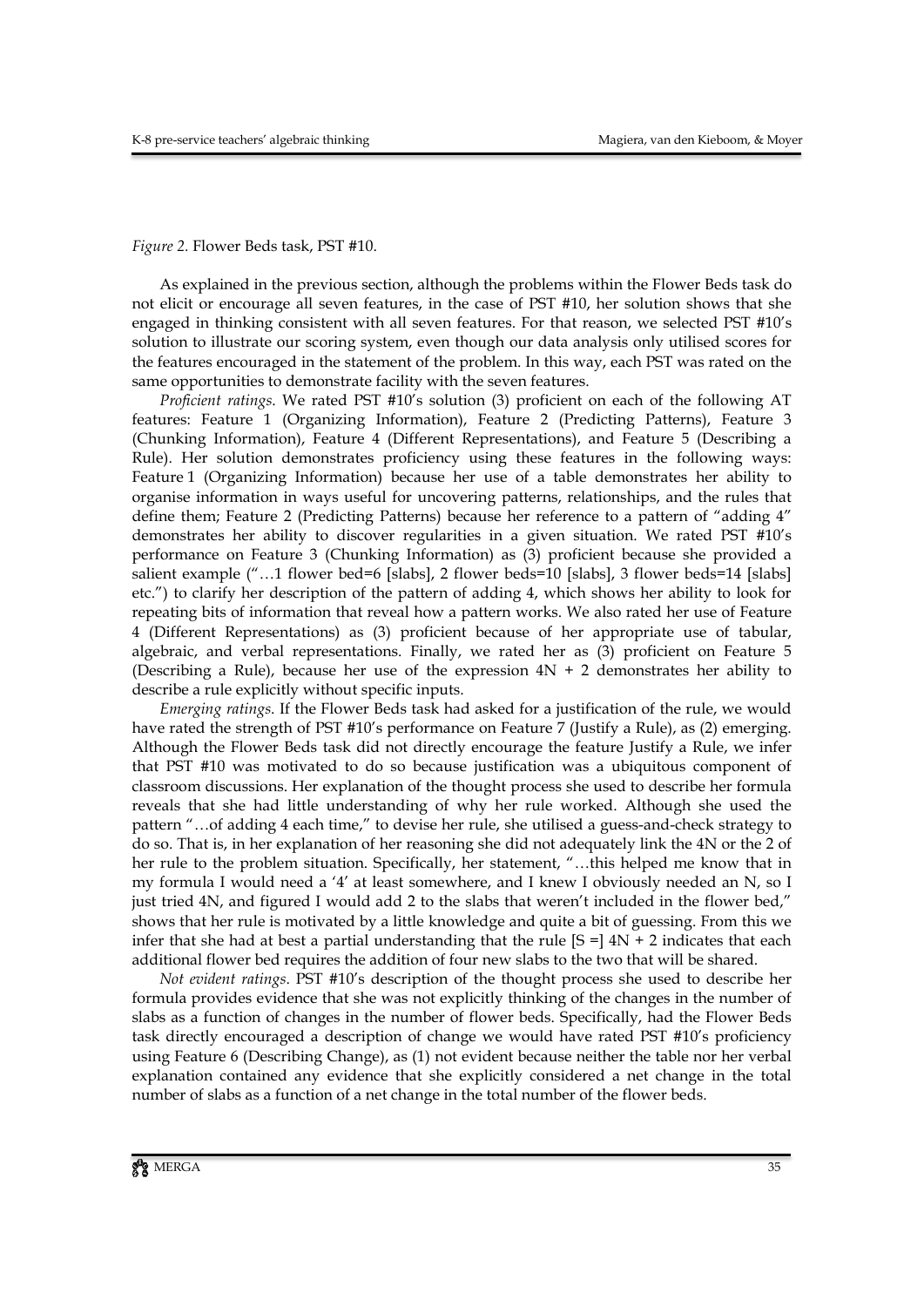#### *Pre-service teacher #9's solution*

PST #9's solution to the Flower Beds task is shown in Figure 3. Like PST #10, PST #9's solution provides us with sufficient documentation to rate her performance on all seven features. Although her solution is quite sophisticated in many respects, it nonetheless reveals a misunderstanding of the concept of proportionality which affects her score on Feature 2 (Predicting a Pattern).

*Proficient ratings*. We rated PST #9's use of Features 1 and 3 through 7 as (3) proficient. Despite her misuse of proportionality (discussed below), PST #9's use of verbal descriptions, a formula, a table, and a diagram in her solution reveals an ability to create different representations (Feature 4) to guide her thinking about the characteristics of the flower beds design. PST #9's organization of the problem information (Feature 1) enabled her to focus on repeating bits of information (Feature 3) in at least several different ways. First, her diagram and her table revealed the regularity of consistently adding four slabs for every additional flower bed. Secondly, her diagram shows that a grouping of two slabs is shared by each pair of adjacent flower beds. Third, the diagram shows how the two types of information are used in her rule,  $6F - [(F - 1) \times 2] = S$ . Specifically, the diagram shows that the total number of slabs (S) needed for (*F*) flower beds can be determined by subtracting *F* - 1 groups of 2 overlapping slabs from the F groups of 6 slabs that are ostensibly required for *F* flower beds.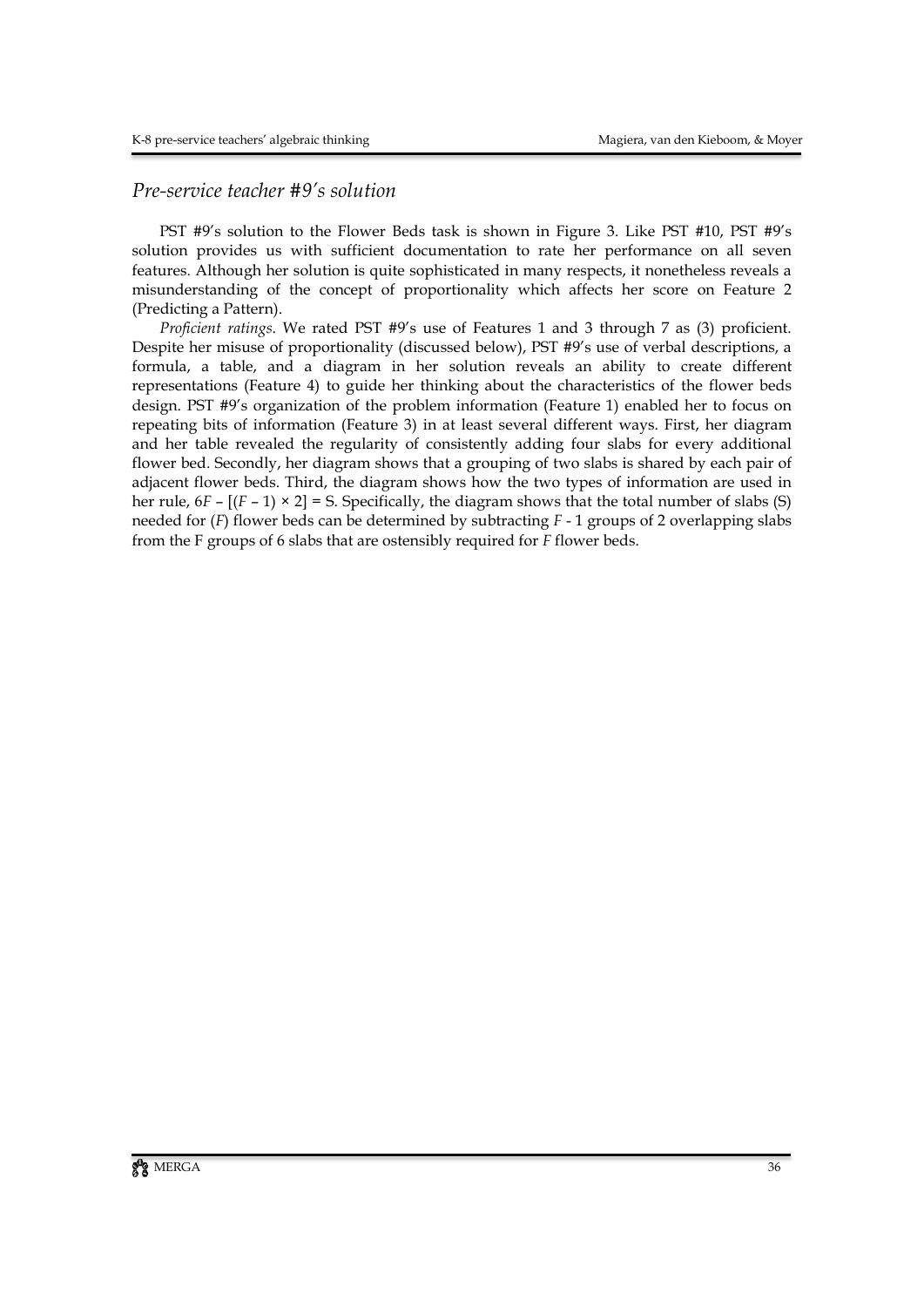

*Figure 3.* Flower Beds task, PST #9.

PST #9's solution also demonstrates the use of Feature 6 (Describing Change). Her table and diagram provided evidence of appropriate thinking about the change (+4) in the total number of slabs that corresponds to each unit change (+1) in the total number of flower beds. This is in clear contrast to our (1) not evident rating of PST #10's ability to describe change. The difference in the two solutions is clearly identifiable. Even though PST #10 organised the flower beds information in a table similar to PST #9's, PST #9 exhibited clear evidence of understanding the functional relationship between a change in the number of flower beds ("+1 more" in her diagram) and the resulting change in the number of needed slabs ("+4" above the 5th flower bed in her diagram), while PST #10 did not.

Despite PST #9's incorrect solution to problem (1), we also rated her (3) proficient on Feature 7 (Justifying a Rule), and on Feature 5 (Describing a Rule). We did so for two reasons. First, her solution to problem (2) clearly demonstrates an insight and ability to describe and justify an appropriate "formula" (rule), namely  $6F - [(F - 1) \times 2] = S$ . Second, her answer to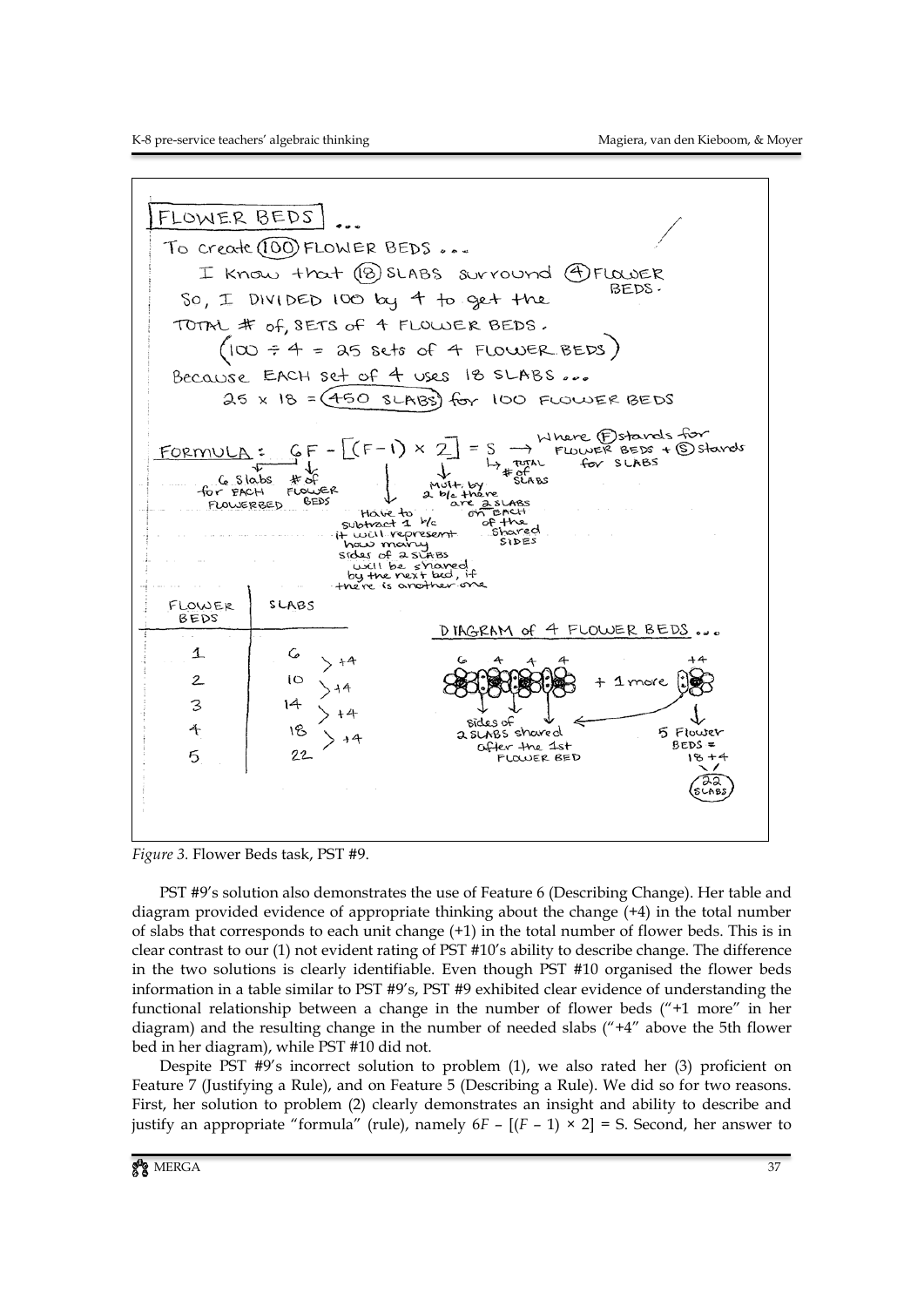problem (1) (450 slabs) was incorrect because she computed it using a rule that was based on her incorrect prediction that the pattern was proportional (see below). In fact, her subsequent description and justification of the rule in problem (1) would have been correct if the pattern had actually been proportional. Therefore, we rated PST #9 as being (3) proficient on Features 7 (Justifying a Rule) and 5 (Describing a Rule) because we believe that her incorrect solution in problem (1) is due to her inability to reliably predict a pattern, rather than to her inability to justify or describe a rule.

*Emerging rating*. We rated PST #9's solution on Feature 2 (Predicting a Pattern) as (2) emerging. The progression of PST #9's solution indicates that she may have predicted and applied an incorrect pattern to answer problem (1) before she thoroughly analysed problem (2). In particular, our rating reflects her inability to reliably predict the correct pattern. She inappropriately used proportionality as the pattern for problem (1) of the Flower Beds task (100 flower beds: 4 flower beds =  $x$  slabs : 18 slabs). On the other hand, her formula for problem (2) was correct because the pattern she predicted was based on her correct understanding of chunking information and describing change. Note that in her solution of problem (2) she did not use her formula to generate the answer to problem (1), which would have yielded 6  $\times$ 100−[(100−1) × 2] = 402. We believe that her failure to do so helped mask the disparity between the incorrect pattern she predicted in her answer to problem (1) and the correct pattern she predicted in her answer to problem (2). Because she did not notice and correct the inconsistencies between the patterns she identified in problems (1) and (2), we assigned a rating of (2) *emerging* on predicting a pattern for the Flower Beds task as a whole.

#### Results

#### *Strength of algebraic thinking*

Presented in Table 2 are the seven medians of the 18 PSTs' AT feature scores. A Friedman test was conducted to compare the PSTs' medians across all seven features. The test was significant  $\chi^2(6, N = 18) = 25.95$ , p < 0.001, and the Kendall's coefficient of concordance of 0.24 indicated fairly strong differences in PSTs' performance on the seven features. Of all the medians, the median on the Justifying a Rule feature (2.214) was the smallest. Follow-up pairwise comparisons were conducted using a Wilcoxon test with the Bonferroni adjustment for multiple comparisons to control, at the 0.05 level, for the Type I errors across the set of comparisons. The test confirmed significant differences between the Justifying a Rule medians and three other medians: Organizing Information ( $z = -3.549$ ,  $p < 0.001$ ), Predicting a Pattern ( $z = -3.332$ ,  $p < 0.001$ ), and Describing a Rule ( $z = -3.332$ ,  $p < 0.001$ ). In each case, the effect size was large:  $r = 0.837$ ,  $r = 0.785$ ,  $r = 0.785$  respectively. The other differences were not statistically significant.

| Table 2                        |  |
|--------------------------------|--|
| PSTs' Median AT-Feature Scores |  |

|             | Organizing  | Predicting | Chunking    | Different       | Describing | Describing | Justifying |
|-------------|-------------|------------|-------------|-----------------|------------|------------|------------|
|             | Information | Patterns   | Information | Representations | a Rule     | Change     | a Rule     |
|             | $(n=18)$    | $(n=18)$   | $(n=18)$    | $(n=18)$        | $(n=18)$   | $(n=18)$   | $(n=18)$   |
| # $(\%)$ of |             |            |             |                 |            |            |            |
| Eliciting   | 78 (62%)    | 58 (46%)   | 38 (30%)    | 27(22%)         | 66 (53%)   | 71 (57%)   | 40 (32%)   |
|             |             |            |             |                 |            |            |            |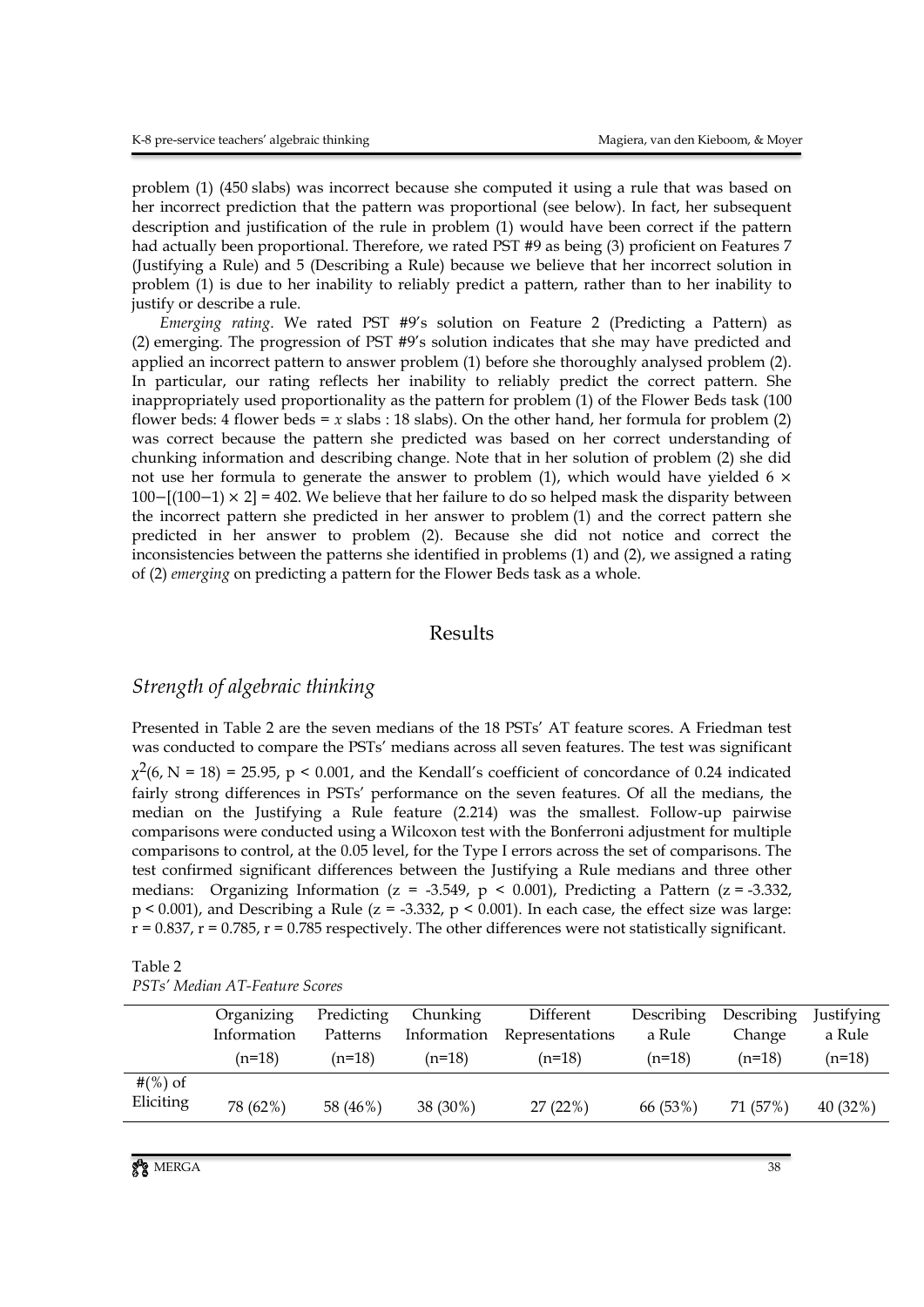| K-8 pre-service teachers' algebraic thinking |       |       |       | Magiera, van den Kieboom, & Moyer |       |       |       |
|----------------------------------------------|-------|-------|-------|-----------------------------------|-------|-------|-------|
|                                              |       |       |       |                                   |       |       |       |
| Problems                                     |       |       |       |                                   |       |       |       |
| Median                                       | 2.564 | 2.478 | 2.404 | 2.617                             | 2.594 | 2.567 | 2.214 |

Note that each AT-feature score was the mean of all the scores that an individual PST received on a given feature, e.g. the mean of 40 scores of 1, 2, or 3 on Feature 7 (Justifying a Rule). As a result, in our Friedman comparison, a PST that scored all 2s would be considered the same as a PST who scored half 3s and half 1s. Although the performance of the two PSTs was not identical, it would be reasonable to classify both of their abilities to Justify a Rule as (2) emerging. It is emerging in the first PST because he or she is able to justify rules proficiently in only half the problems. It is emerging in the second PST because he or she is able to partially justify rules in all the problems.

We generated an AT-composite score for each PST by averaging his/her seven AT-feature scores. The AT-composite score rated a PST's overall ability to think algebraically (as defined by our operational definition of algebraic thinking). The mean of the 18 AT-composite scores was  $M = 2.455$  (max 3); SD = 0.243, which indicates that our PSTs demonstrated a rather high overall algebraic thinking ability.

### *Associations among the features of algebraic thinking*

To uncover which features of PSTs' own algebraic thinking might support and strengthen one another, we conducted Pearson correlations between all 21 pairs of the seven AT-feature scores. The results are summarised in Table 3.

| AT Feature                   | Feature<br>1 | Feature<br>$\mathcal{P}$ | Feature<br>3 | Feature<br>4 | Feature<br>5 | Feature<br>6 | Feature |
|------------------------------|--------------|--------------------------|--------------|--------------|--------------|--------------|---------|
| 1. Organizing Information    |              |                          |              |              |              |              |         |
| 2. Predicting Patterns       | $0.717**$    |                          |              |              |              |              |         |
| 3. Chunking Information      | $0.535*$     | $0.914**$                |              |              |              |              |         |
| 4. Different Representations | 0.387        | 0.466                    | 0.399        |              |              |              |         |
| 5. Describing a Rule         | $0.508*$     | $0.771**$                | $0.727**$    | 0.277        | -            |              |         |
| 6. Describing Change         | 0.462        | 0.337                    | 0.321        | 0.122        | 0.173        |              |         |
| 7. Justifying a Rule         | 0.444        | $0.537*$                 | $0.484*$     | 0.324        | 0.360        | 0.376        |         |

Table 3 *PSTs' Mean AT-Feature Scores*

 $*$ p < 0.05,  $*$  $*$  p < 0.01

Eight of the correlations were significant and 13 were not. Interestingly, none of the 11 correlations that involve Feature 4 (Different Representations) or Feature 6 (Describing Change) were statistically different from zero. The two remaining non-significant correlations were between Features 7 (Justifying a Rule) and 1 (Organizing Information), and between Features 7 (Justifying a Rule) and 5 (Describing a Rule).

Figure 4 illustrates the relative strengths of the eight significant correlations. The heavier weights of four segments in the diagram illustrate that those four significant pairwise correlations are greater (0.717  $\leq$  r  $\leq$  0.914) than the other four significant correlations  $(0.484 \le r \le 0.537)$ . These results show that all pairwise correlations between the AT-feature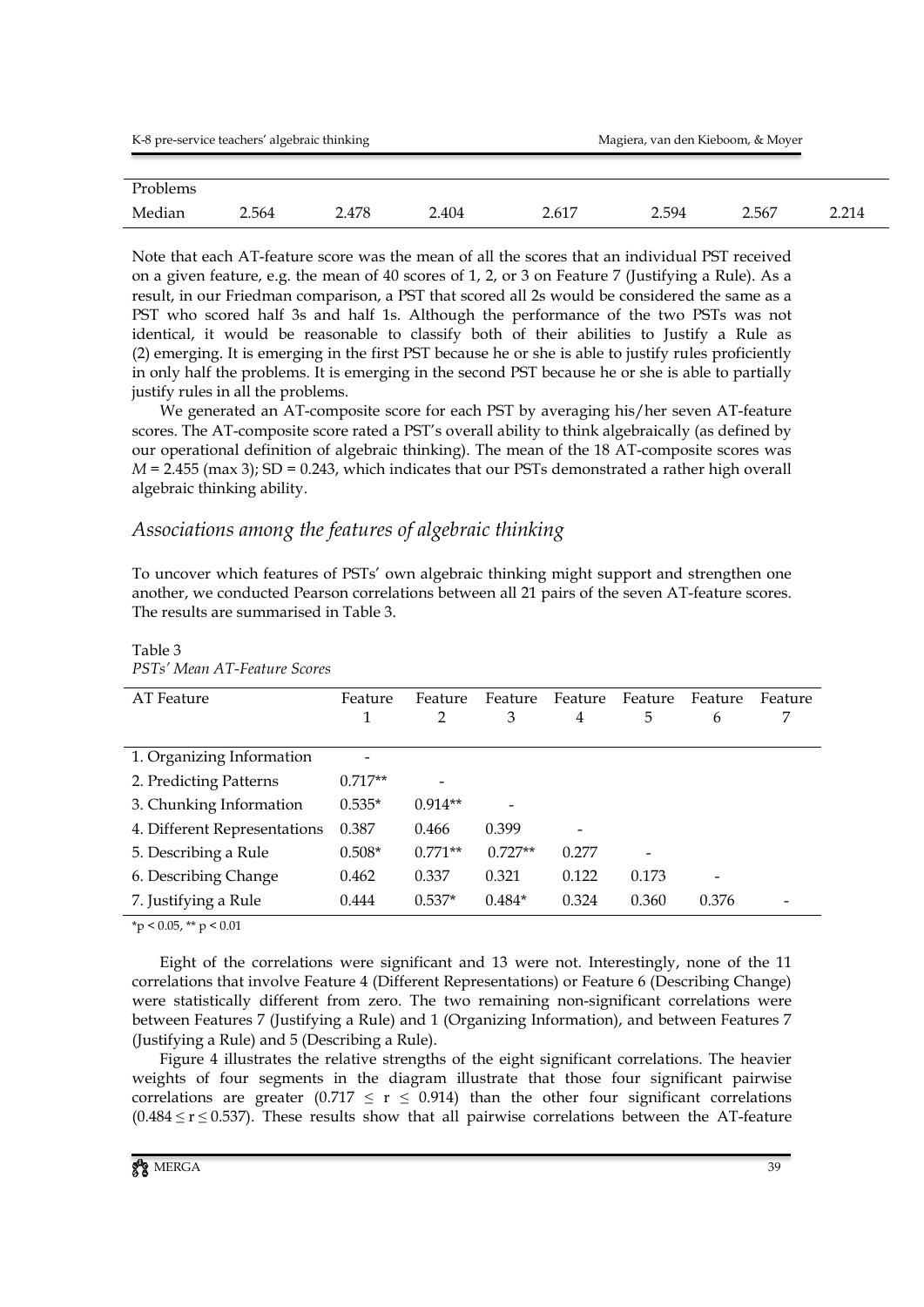scores for Features 1 (Organizing Information), 2 (Predicting Patterns), 3 (Chunking Information), and 5 (Describing a Rule) were significant ( $p < 0.05$ ). These correlations indicate that Features 1, 2, 3, 5 (and to some extent 7) may support and strengthen one another. On the other hand, neither Feature 4 (Different Representations) nor 6 (Describing Change) was associated with the ability to use any of the remaining five features of algebraic thinking or with one another. This indicates that the AT processes that these two features represent may have been employed independently of the other five features and each other.



*Figure 4.* Map of relative strength of pairwise correlations among seven features of algebraic thinking.

## *Limitations of the findings*

Before we present the conclusions we have drawn from our analysis, it is necessary to recognise the limitations of our research. First, the small number of study participants (PSTs), lack of comparison groups, and absence of other types of courses or settings necessitate that our results be interpreted with caution. Secondly, the PSTs in our study were all students in a private university, which might also limit the generalisability of our results. Finally, the generalisability of our results might also be limited given our choice to rely on written solutions as the sole measure of our PSTs' algebraic thinking. From one perspective, this choice might be less problematic considering Pugalee's (2001) findings, which revealed that the strategies students use in their written solutions do not differ greatly from the strategies they use in "think out loud" protocols. Thus, our reliance on PSTs' written responses might actually serve to strengthen the potential contributions of our work to teacher preparation. It is reasonable to expect that the PSTs will extend their written descriptions of the features of the habit of mind Building Rules to Represent Functions when they work with their future students. That is, they will likely draw on the strategies they themselves articulate in their written work, while fostering thinking about building rules to represent functions in their future students. From another perspective, however, given that the framework used in our study characterises the processes in which one engages to build rules to represent functional relationships, it is possible that some of the processes might be easier, and some more difficult, to clearly articulate in writing. Therefore, focusing on only written measures could, to some degree, obscure information about our PSTs' abilities to use each feature of algebraic thinking. Of course, a similar limitation may apply to processes articulated by PSTs during "think out loud" interviews.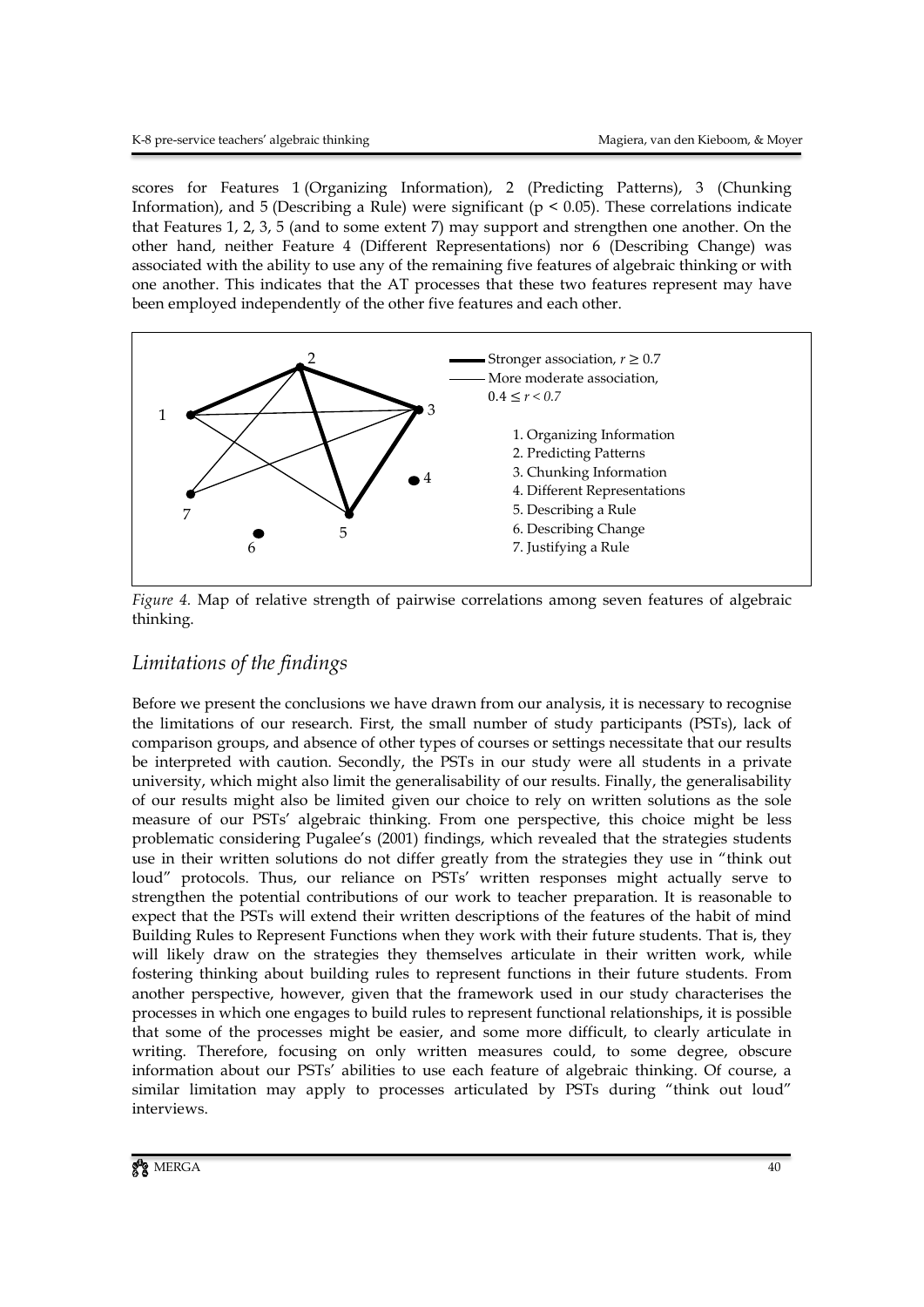Given these limitations, however, because we used a large collection of tasks that the PSTs solved in a variety of situations (e.g., homework, formative and summative assessment activities throughout the course), and because across the collection of tasks, PSTs had numerous opportunities to demonstrate their use of all features of algebraic thinking, we believe that our written measures adequately reflect the PSTs' *overall* abilities to employ the different features of algebraic thinking. We also believe that our decision to draw on a large collection of written tasks administered across the entire semester allowed us to provide a more stable assessment of the PSTs' ability to engage in each of the seven features of interest.

#### Discussion

Hill (2010) addressed the need for a fine-grained analysis of highly specialised teacher content and pedagogical knowledge. She made the case that the effectiveness of teacher preparation programs is dependent on a strong understanding of how highly specialised aspects of mathematics content and pedagogical knowledge interrelate. Our inquiry provides a finegrained analysis of one aspect of K-8 PSTs' algebraic thinking, and our results provide some insights for teacher educators to consider as they prepare PSTs for the challenges of teaching K-8 mathematics with a focus on algebraic thinking. Our results augment the findings of other researchers (e.g. Borko et al., 2005; Glassmeyer & Edwards, 2016; Koellner et al., 2011; Walkoe, 2015) by assessing how middle grades PSTs' own mathematical work *demonstrates* their understanding of the ideas essential to algebraic thinking.

First, we found that our PSTs had relatively high overall AT abilities and were able to proficiently use many features of the habit of mind Building Rules to Represent Functions to solve algebra-related problems. Consistent with Castro (2004) and Morris (2010), however, our PSTs' ability to justify a rule or procedure was weak in comparison to their ability to employ other features of the algebraic habit of mind Building Rules to Represent Functions. Our analysis of the PSTs' work revealed the complexity of the relationships among the seven features that support thinking about rules representing functions. Taken together, these relationships suggest that the abilities to organize information, predict patterns, chunk information, and describe a rule may support one another in a mutual, symbiotic, and holistic way. But, the ability to justify a rule appears to be related only to the Predicting Patterns and Chunking Information features of Building Rules to Represent Functions. The ability to proficiently use the Different Representations feature appears not to be related to any of the six other features.

These results suggest important directions that mathematics teacher educators might consider taking. The PSTs' relatively poor proficiency on the Justifying a Rule feature indicates that strengthening PSTs' ability to justify may need to be a targeted focus of the entire teacher education curriculum, rather than a single semester devoted to algebraic thinking. The uncovered relationships among the seven features suggest that mathematics teacher educators might help PSTs strengthen their algebraic thinking by targeting learning activities at appropriate groups of features. In particular, the uncovered relationships suggest that activities requiring PSTs to justify rules by reflecting on patterns and chunks of information that describe them may provide an effective way for the Justifying a Rule feature to develop into a useful habit of mind. Furthermore, our results suggest that planning learning experiences that concurrently engage PSTs in predicting patterns, describing a rule, organizing and chunking information may be worthwhile to support PSTs' facility in using the AT habit of Building Rules to Represent Functions. On the other hand, learning experiences devoted to helping PSTs become proficient at using different representations or describing change may not benefit from synchronisation with the other features.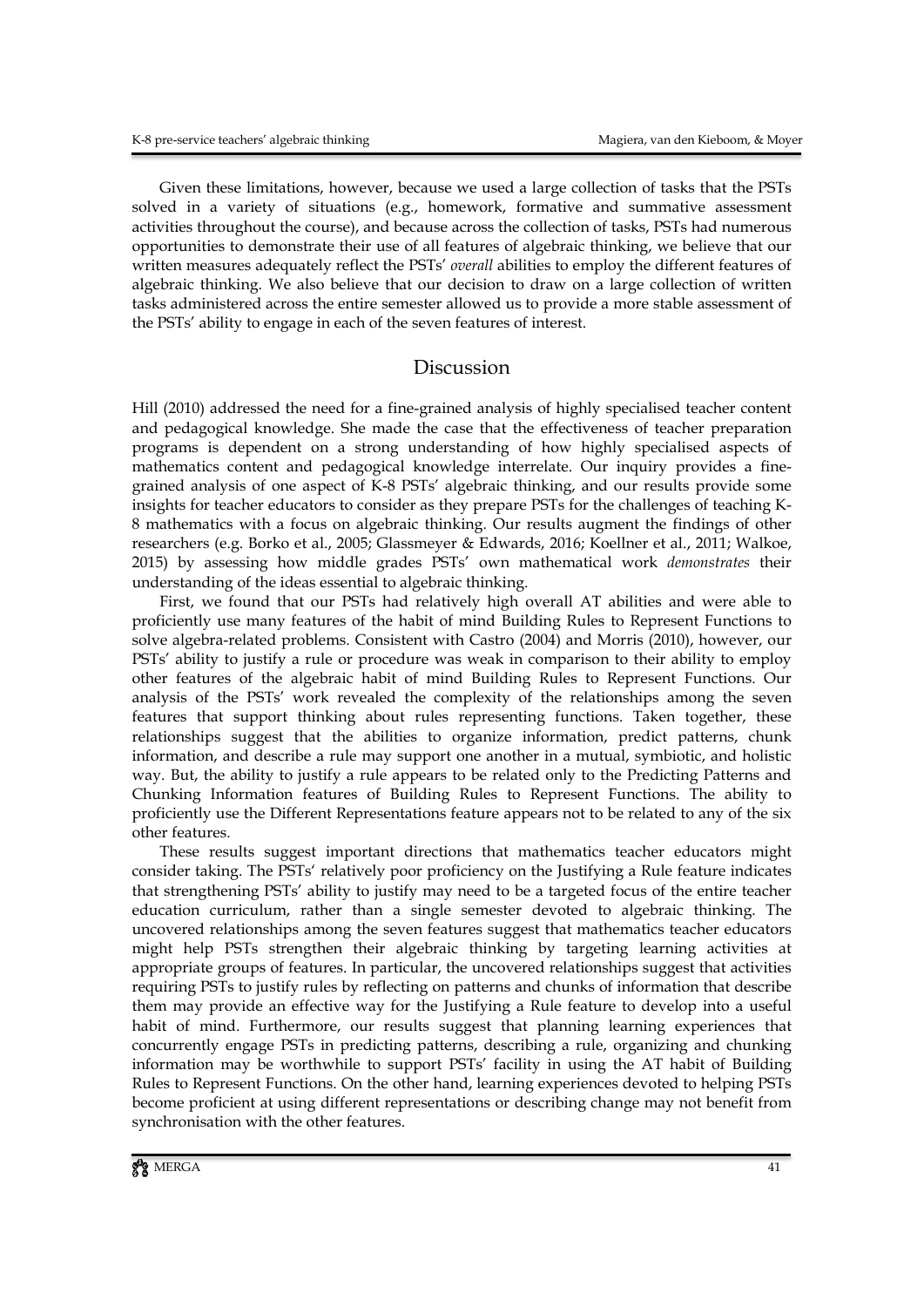Algebraic thinking is at the heart of teaching and learning in K-8 mathematics classrooms. Supporting PSTs' own algebraic thinking ability should be an important goal for elementary and middle school mathematics teacher educators. Our study provides a window into the complexity of PSTs' thinking that underlies the habit of Building Rules to Represent Functions. The results can help mathematics teacher educators and mathematics education researchers design teacher education programs sensitive to important issues related to early algebra instruction. Despite the limitations stated earlier, we believe that our results point toward promising avenues for mathematics teacher educators to pursue. These results underscore the importance of strengthening PSTs' facility with algebraic thinking, with a focus on their ability to justify algebraic rules and procedures. Future research can further examine the relationships among the features of the habit of mind Building Rules to Represent Functions using other measures (e.g., problem based interviews) of PSTs' abilities. Focusing on other habits of mind essential to algebraic thinking (e.g., Abstracting from Computations, and Doing and Undoing mathematical processes and operations) can also create a more comprehensive understanding of PSTs' facility with algebraic thinking processes. Concurrently focusing on the three habits can enhance the usefulness of the findings presented here, creating more comprehensive directions for mathematics teacher educators to strengthen PSTs' facility with these processes.

#### References

- Algebra Working Group to the National Council of Teachers of Mathematics (1997). *A framework for constructing a vision of algebra: A discussion document*. Reston, VA: NCTM.
- Ball, D. L. (1990). The mathematical understanding that prospective teachers bring to teacher education. *Elementary School Journal*, *90*(4), 449-466.
- Beckmann, S. (2008). *Mathematics for elementary school teachers* (2nd ed.). Pearson Education Inc.
- Blanton, M., & Kaput, J. (2003). Developing elementary teachers' algebra eyes and ears. *Teaching Children Mathematics*, *10*(2), 70-77.
- Blanton, M., & Kaput, J. (2011). Functional thinking as a route into algebra in the elementary grades. In J. Cai & E. Knuth (Eds.), *Early algebraization. A global dialog from multiple perspectives* (pp. 5-23). Berlin/Heidelberg: Springer-Verlag.
- Borko, H., Frykholm, J., Pittman, M., Eiteljorg, E., Nelson, M., Jacobs, J., … Schneider, C. (2005). Preparing teachers to foster algebraic thinking. *ZDM*, *37*(1), 43-52.
- Britt, M. S., & Irwine, K. C. (2008). Algebraic thinking with and without algebraic representation: A pathway for algebraic thinking. *ZDM*, 40*,* 39-53.
- Britt, M. S., & Irwine, K. C. (2011). Algebraic thinking with and without algebraic representation: A pathway for algebraic thinking. In J. Cai & E. Knuth (Eds.), *Early Algebraization. A global dialogue from multiple perspectives* (pp. 137-159). Berlin/Heidelberg: Springer-Verlag.
- Cai, J., & Knuth, E. (Eds.). (2011). *Early algebraization. A global dialog from multiple perspectives*. Berlin/Heidelberg: Springer-Verlag.
- Cai, J., & Moyer, J. C. (2008). Developing algebraic thinking in earlier grades: Some insights from international comparative studies. In C. E. Greenes (Ed.), *Algebra and Algebraic Thinking in School Mathematics: Seventieth Yearbook of the National Council of Teachers of Mathematics* (pp. 169-182). Reston, VA: National Council of Teachers of Mathematics.
- Castro, B. (2004). Pre-service teachers' mathematical reasoning as an imperative for codified conceptual pedagogy in Algebra: A case study of teacher education. *Asia Pacific Education Review*, *15*(2), 157-166.
- Carpenter, T. P., & Levi, L. (2000). *Developing conceptions of algebraic reasoning in the primary grades. National centre for improving student learning and achievement in mathematics and science*. University of Wisconsin, Madison. Retrieved June 27, 2009 from: http://ncisla.wceruw.org/publications/reports/RR-002.PDF.
- Cooper, J. T., & Warren, E. (2008). The effect of different representations on Years 3 to 5 students' ability to generalise. *ZDM*, *40*, 23-37.
- Cuoco, A., Goldenberg, P., & Mark, J. (1996). Habits of mind: An organizing principle for mathematics curriculum. *Journal of Mathematical Behavior*, *15*(4), 375-402.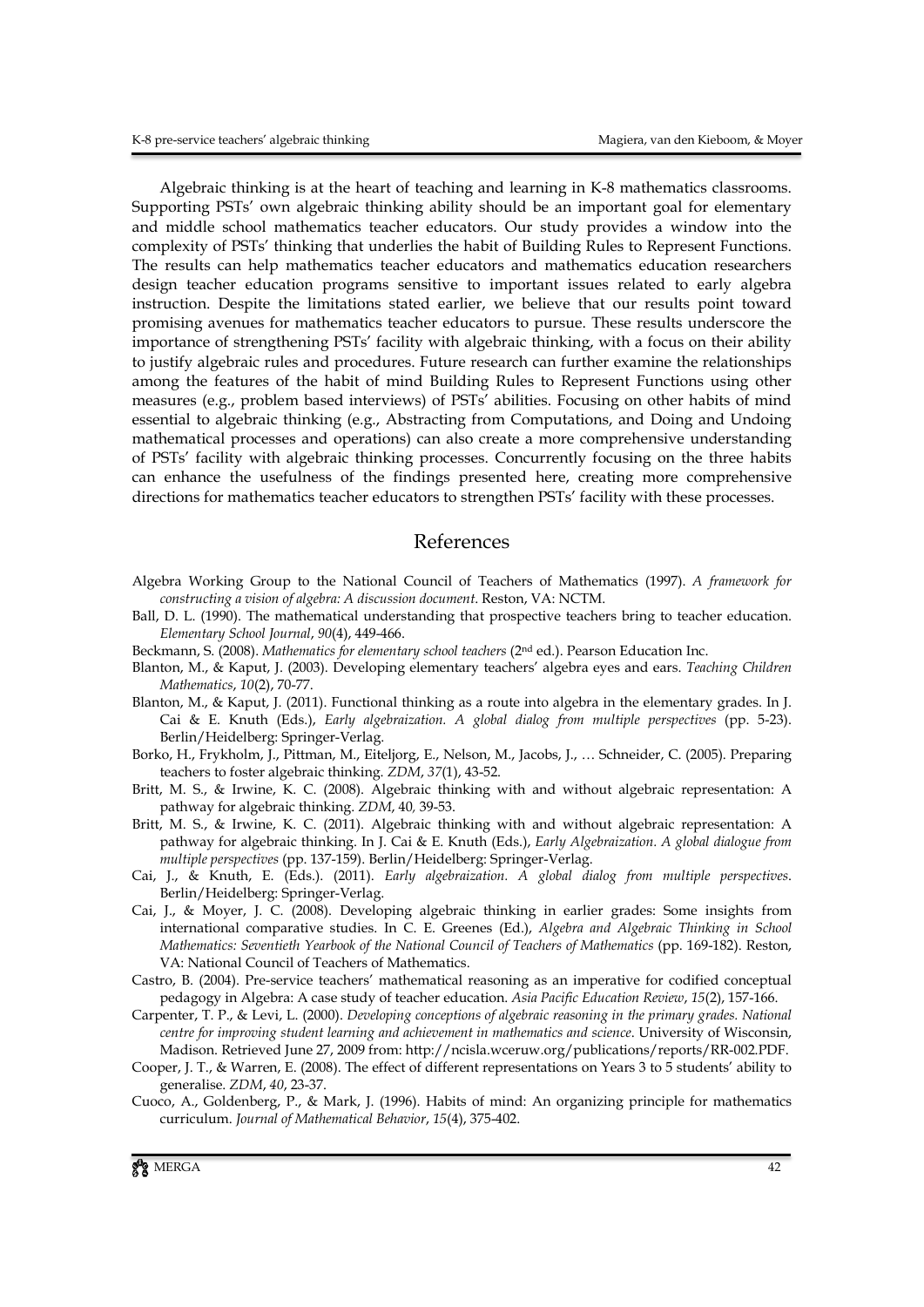Driscoll, M. (1999). *Fostering algebraic thinking: A guide for teachers grades 6-10*. Portsmouth, NH: Heinemann.

Driscoll, M. (2001). *The fostering of algebraic thinking toolkit: A guide for staff development (Introduction and analyzing written student work module)*. Portsmouth, NH: Heinemann.

- Driscoll, M. J., & Moyer, J. C. (2001). Using students' work as a lens for algebraic thinking. *Mathematics Teaching in the Middle School*, *6*(5), 282-287.
- Ellis, E. (2007). A taxonomy for categorizing generalizations: Generalizing actions and reflection generalizations. *Journal of the Learning Sciences*, *16*(2), 221-262.
- Friel, S., Rachlin, S., & Doyle, D. (2001). *Navigating through algebra in grades 6-8*. Reston, VA: NCTM.
- Glassmeyer, D., & Edwards, B. (2016). How middle grades teachers think about algebraic reasoning. *Mathematics Teachers Education and Development*, *18*(2), 92-106.
- Glencoe/McGraw-Hill (2005). *Mathscape. Seeing and thinking mathematically*. *Course 1*. New York: The McGraw-Hill Companies, Inc.
- Greenberg, J., & Walsh, K. (2008). *No common denominator: The preparation of elementary mathematics teachers by America's education schools*. Washington, DC: National Council on Teacher Quality.
- Hill, H. C. (2010). The nature and predictors of elementary teachers' mathematical knowledge

for teaching. *Journal for Research in Mathematics Education*, *41*(5), 513-545.

- Irwine, K. C., & Britt, M. S. (2005). The algebraic nature of students' numerical manipulations in the New Zealand Numeracy Project. *Educational Studies in Mathematics*, *58*, 169-188.
- Jacobs, V. R., Lamb, L. L., & Phillip, R. A. (2010). Professional noticing of children's mathematical thinking. *Journal for Research in Mathematics Education*, *41*(2), 169-202.
- Kaput, J. (1998). Transforming algebra from an engine of inequity to an engine of mathematical power by "algebrafying" the K-12 curriculum. In S. Fennel (Ed.), *The nature and role of algebra in the K-14 curriculum: Proceedings of a national symposium* (pp. 25-26). Washington, DC: National Research Council, National Academy Press.
- Kaput, J. (2008). What is algebra? What is algebraic reasoning? In J. Kaput, D. Carraher, & M. Blanton (Eds.), *Algebra in the Early Grades* (pp. 5-18). Mahwah, NJ: Lawrence Erlbaum/Taylor & Francis Group & National Council of Teachers of Mathematics.
- Kieran, C. (1996). The changing face of school algebra. In C. Alsina, J. Alvarez, B. Hodgson, C. Laborde, & A. Pérez (Eds.), *8th International Congress on Mathematical Education: Selected lectures* (pp. 271-290). Seville, Spain: S.A.E.M. Thales.
- Kieran, C. (2004). Algebraic thinking in the middle grades: What is it? *The Mathematics Educator*, *8*(1), 139- 151.
- Kieran, C., & Chalouh, L. (1993). Prealgebra: The transition from arithmetic to algebra. In D. T. Owens (Ed.), *Research ideas for the classroom: Middle grades mathematics* (pp. 179 198). NY: Macmillan.
- Koellner, K., Jacobs, J., Borko, H., Roberts, S., & Schneider, C. (2011). Professional development to support students' algebraic reasoning: An example from the problem-solving cycle. In J. Cai & E. Knuth (Eds.), *Early Algebraization. A global dialogue from multiple perspectives* (pp. 429-452). Berlin/Heidelberg: Springer-Verlag.
- Lacampagne, C., Blair, W., & Kaput, J. (1995). *The algebra initiative colloquium*. Washington, DC: U.S. Department of Education & Office of Educational Research and Improvement.
- Lee, L. (2001). Early algebra But which algebra? In H. Chick, K. Stacey, J. Vincent & J. Vincent (Eds.), *The future of the teaching and learning of algebra. Proceedings of the 12th ICMI Study Conference* (pp. 392 – 399). Melbourne, Australia: University of Melbourne.
- Ma, L. (1999). *Knowing and teaching elementary mathematics: Teachers' understanding of fundamental mathematics in China and the United States*. Mahwah, NJ: Lawrence Erlbaum Associates, Inc.
- Magiera, M. T., van den Kieboom, L., & Moyer, J. (2010). *An extensive analysis of pre-service elementary teachers' knowledge of algebraic thinking*. Paper presented at the 2010 annual meeting of the American Educational Research Association. Retrieved on January 15, 2013 from the AERA Online Paper Repository http://www.aera.net/repository.
- Magiera, M. T., van den Kieboom, L., & Moyer, J. (2011). Relationships among features of pre-service teachers' algebraic thinking. In B. Ubuz (Ed.), *Proceedings of the 35th conference of the International Group for the Psychology in Mathematics Education Vol. 3* (pp. 169-176). Ankara, Turkey: PME.
- Magiera, M. T., van den Kieboom, L., & Moyer, J. C. (2013). An exploratory study of pre-service middle school teachers' knowledge of algebraic thinking. *Educational Studies in Mathematics*, *84*(1), 93-113.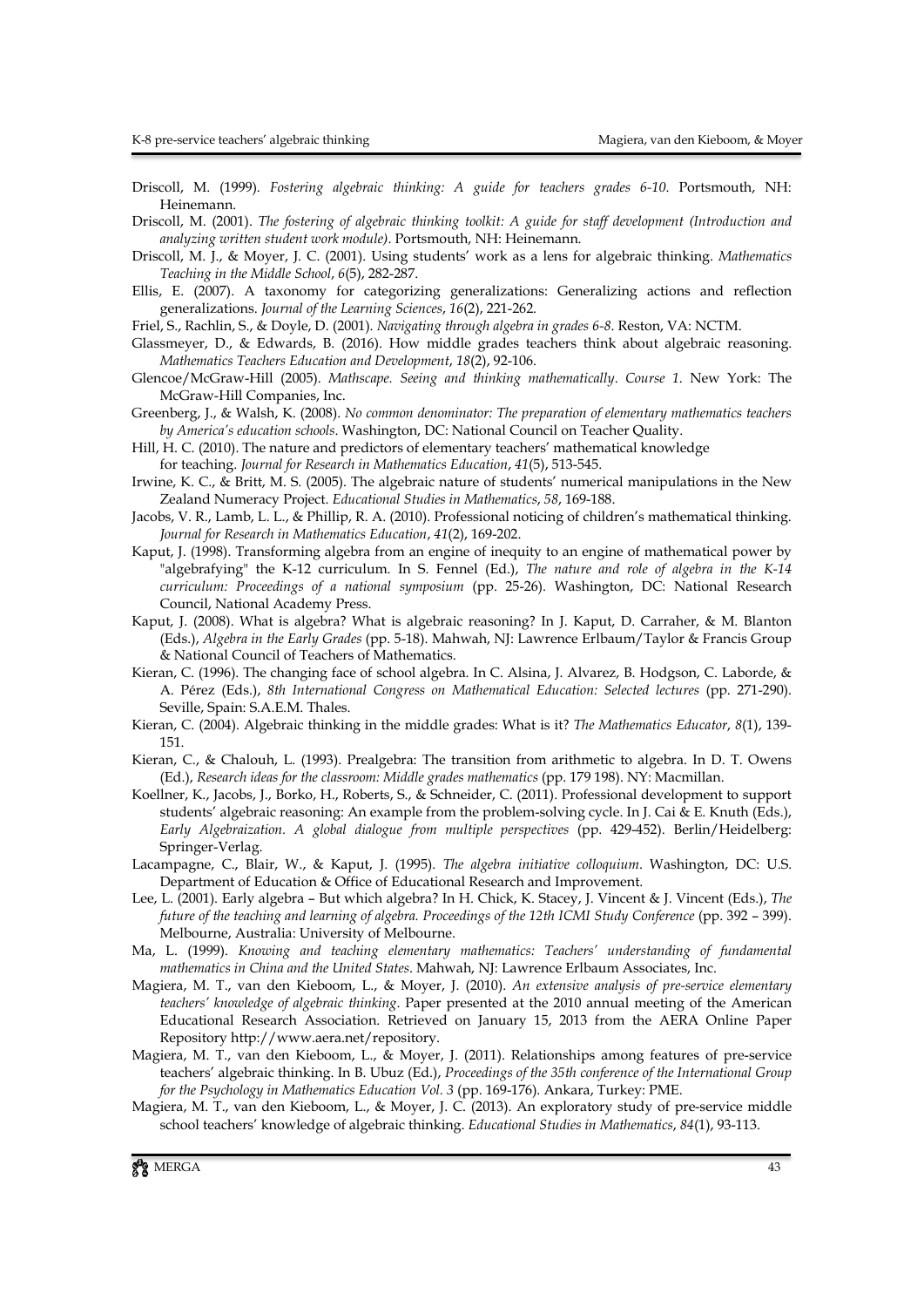- Mason, J. (1987). What do symbols mean? In C. Janvier (Ed.), *Problems of representation in the teaching and learning of mathematics* (pp. 73-81). Hillsdale, NJ: Lawrence Erlbaum Associates, Inc.
- Mason, J. (1989). Mathematical abstraction as the results of a delicate shift of attention. *For the Learning of Mathematics*, *9*(2), 2-8.
- Morris, A. K. (2010). Factors affecting pre-service teachers' evaluations of the validity of students' mathematical arguments in classroom contexts. *Cognition and Instruction*, *25*(4), 479-522.
- Moss, J., & McNab, S. L. (2011). An approach to geometric and numeric patterning that fosters second grade students' reasoning and generalizing about functions and co-variation. In. J. Cai & E. Knuth (Eds.), *Early algebraization. A global dialogue from multiple perspectives* (pp. 277 – 301). Berlin/Heidelberg: Springer-Verlag.
- Mulligan, J., Cavanagh, M., & Keanan-Brown, D. (2012). The role of algebra and early algebraic reasoning in the Australian Curriculum Mathematics. In B. Atweth, M. Goos, & D. Siemon (Eds.), *Engaging the Australian National Curriculum: Mathematics- Perspectives from the field* (pp. 47-70). Retrieved from https://www.merga.net.au/sites/default/files/editor/books/1/Chapter%203%20Mulligan.pdf
- Mulligan, J., & Mitchelmore, M. (2009). Awareness of pattern and structure in early mathematical development. *Mathematics Education Research Journal*, *21*(2), 33-49.
- National Council of Teachers of Mathematics (1989). *Curriculum and evaluation standards for school mathematics*. Reston, VA: Author.
- National Council of Teachers of Mathematics (2000). *Principles and standards for school mathematics*. Reston, VA: Author.
- National Mathematics Advisory Panel (2008). *Foundations for Success: The final report of the National Mathematics Advisory Panel*. Washington, DC: U.S. Department of Education.
- Pugalee, D. (2001). Writing, mathematics and metacognition: Looking for connections through students' work in mathematical problem solving. *School Science and Mathematics*, *101*(5), 236-245.
- Radford, L. (2012). On the development of algebraic thinking. *PNA*, *6*(4), 117-133.
- Radford, L. (2015). Early algebraic thinking: Epistemological, semiotic, and developmental issues. In S. Cho (Ed.), *The Proceedings of the 12th International Congress on Mathematical Education: Intellectual and Attitudinal Changes* (pp. 209-227). Cham, Switzerland: Springer International.
- Shell Centre for Mathematical Education (1984). *Problems with patterns and numbers*. Manchester, England: Joint Matriculation Board.
- Shell Centre for Mathematical Education (1985). *The language of functions and graphs*. Manchester, England: Joint Matriculation Board.
- Silver, A. E. (1997). Algebra for all: Increasing students' access to algebraic ideas, not just algebra courses. *Mathematics Teaching in the Middle School*, *2*(4), 204-207.
- Swafford, J. O., & Langrall, C. W. (2000). Grade 6 students' preinstructional use of equations to describe and represent problem situations. *Journal for Research in Mathematics Education*, *31*(1), 81-112.
- van den Kieboom, L. A., Magiera, M. T., & Moyer, J. C. (2014). Exploring the relationship between k-8 preservice teachers' algebraic thinking proficiency and the questions they pose during algebraic thinking interviews. *Journal of Mathematics Teacher Education*, *17*(5), 429-461, doi: 10.1007/s10857-013-9264-1.
- van Dooren, W., Verschaffel, L., & Onghena, P. (2002). The impact of preservice teachers' content knowledge on their evaluation of students' strategies for solving arithmetic and algebra word problems. *Journal for Research in Mathematics Education*, *33*(5), 319-351.
- Walkoe, J. (2015). Exploring teacher noticing of student algebraic thinking in a video club. *Journal of Mathematics Teacher Education*, *18*(6), 523-550, doi: 10.1007/s10857-014-9289-0
- Warren, E. (2008). Early childhood teachers' professional learning in early algebraic thinking: A model that supports new knowledge and pedagogy. *Mathematics Education Research Journal*, *9*, 30-45.
- Warren, E., Cooper. T, J., & Lamb, J. T. (2006). Investigating functional thinking in the elementary classroom: Foundations for early algebraic thinking. *Journal of Mathematical Behaviour*, *25*(3), 208-223.
- Zawojewski, J. S., & Goldberg, E. D. (2000). *Student and teacher testing performance in the Linked Learning in Mathematics Project*. Unpublished manuscript.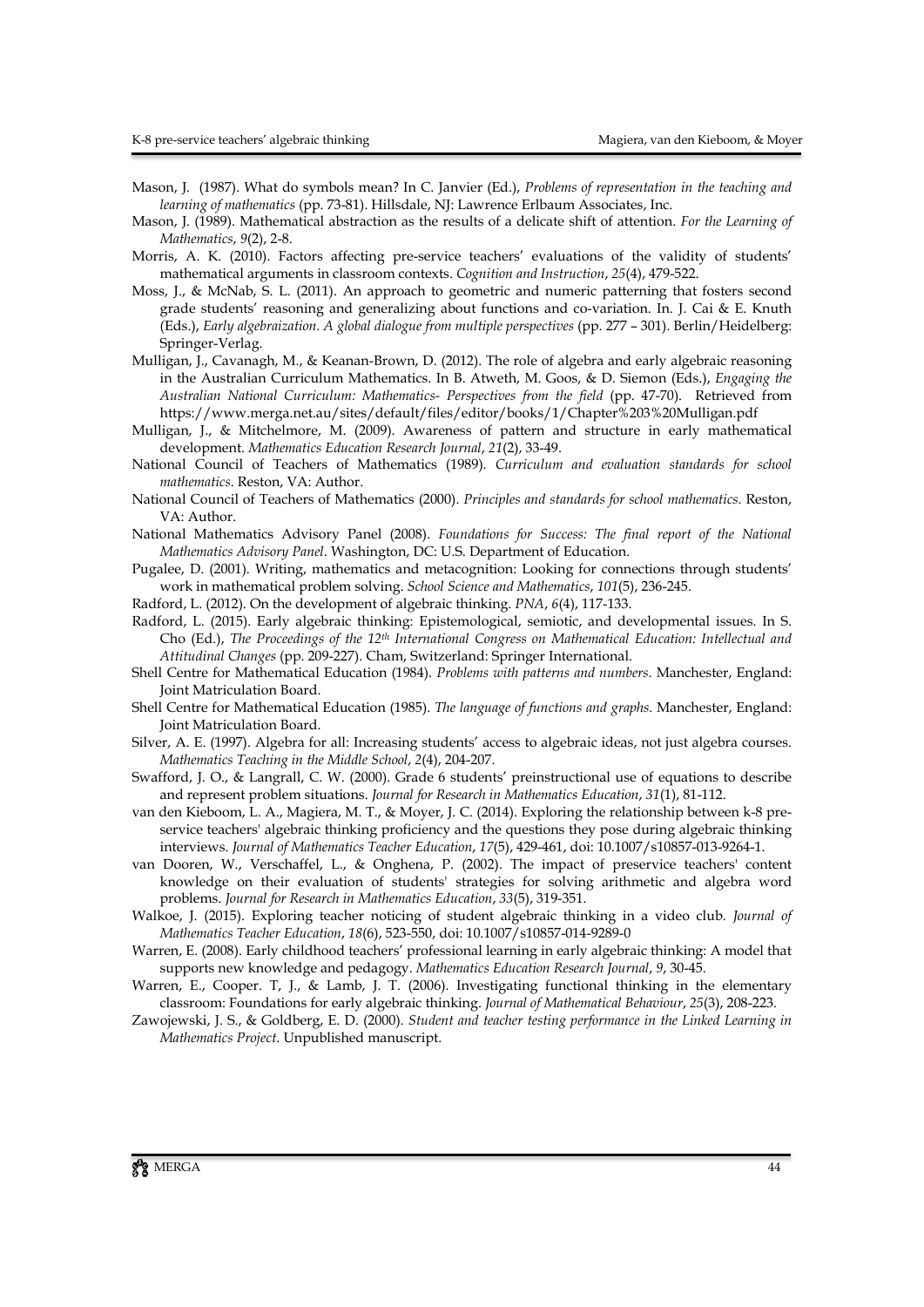# Appendix A

Scoring rubric for assessing pre-service teachers' use of the seven features of Building Rules to Represent Functions

|                            | Proficient (3)                                    | Emerging (2)                                      | Not Evident (1)                          |
|----------------------------|---------------------------------------------------|---------------------------------------------------|------------------------------------------|
| Organizing                 | The PST organized the                             | The solution indicates                            | The solution does not                    |
| Information                | information in the                                | that the PST organized                            | indicate that the PST                    |
|                            | problem in a way that                             | the information in the                            | organized the                            |
|                            | is useful for                                     | problem in a way that                             | information in the                       |
|                            | discovering underlying                            | is useful for                                     | problem in a way that                    |
|                            | patterns and                                      | discovering the                                   | is useful for                            |
|                            | relationships; AND, the                           | underlying patterns                               | discovering the                          |
|                            | organizational scheme                             | and relationships; BUT,                           | underlying patterns                      |
|                            | used is explicitly                                | the organizational                                | and relationships                        |
|                            | connected to the                                  | scheme used is not                                |                                          |
|                            | context of the problem                            | explicitly connected to                           |                                          |
|                            | (e.g., uses a table to                            | the context of the                                |                                          |
|                            | organize information in                           | problem (e.g., problem                            |                                          |
|                            | the problem and clearly                           | information is                                    |                                          |
|                            | relates table entries to                          | organized in a table but                          |                                          |
|                            | the context of the                                | table entries are not                             |                                          |
|                            | problem).                                         | contextualized, <i>i.e.</i> ,                     |                                          |
|                            |                                                   | their meaning                                     |                                          |
|                            |                                                   | explained with links to                           |                                          |
|                            |                                                   | the context of the                                |                                          |
|                            |                                                   | problem).                                         |                                          |
| <b>Predicting Patterns</b> | The PST shows                                     | The solution indicates                            | The solution does not                    |
|                            | understanding of how                              | PST's understanding of                            | indicate the PST's                       |
|                            | the pattern works (e.g.,                          | how the pattern works                             | understanding of how                     |
|                            | terms beyond the                                  | (e.g., terms beyond the                           | the pattern works; OR                    |
|                            | perceptual field are                              | perceptual field are                              | the pattern is identified                |
|                            | identified correctly,                             | identified correctly,                             | incorrectly.                             |
|                            | explicit or recursive                             | explicit or recursive                             |                                          |
|                            | rule that describes the                           | rule that describes the                           |                                          |
|                            | pattern is correct);                              | pattern is correct); BUT,                         |                                          |
|                            | AND, the pattern or                               | the pattern or                                    |                                          |
|                            | discovered regularities                           | discovered regularities                           |                                          |
|                            | are explicitly connected                          | are not explicitly                                |                                          |
|                            | to the context of the                             | connected to the                                  |                                          |
|                            | problem.                                          | context of the problem.                           |                                          |
| Chunking Information       | The PST identified                                | The solution indicates                            | The solution does not                    |
|                            | repeated chunks of                                | that the PST identified                           | indicate that the PST                    |
|                            | information that                                  | repeated chunks of                                | identified repeated                      |
|                            | explain how the pattern                           | information to explain                            | chunks of information                    |
|                            | works; AND, the                                   | how the pattern works;                            | that explain how the                     |
|                            | identified repeated<br>chunks of information      | BUT, the identified                               | pattern works, OR                        |
|                            |                                                   | repeated chunks are                               | repeated chunks of<br>information in the |
|                            | are explicitly connected<br>to the context of the | not explicitly connected<br>to the context of the | pattern are identified                   |
|                            | problem.                                          | problem.                                          | incorrectly.                             |
| Describe a Rule            | The PST described the                             | The solution indicates                            | The solution does not                    |
|                            | rule (verbal or                                   | that the PST described                            | indicate that the PST                    |
|                            |                                                   | the rule (verbal or                               | identified and                           |
|                            | symbolic) to represent<br>the uncovered           | symbolic) to represent                            | described the steps of a                 |
|                            |                                                   |                                                   |                                          |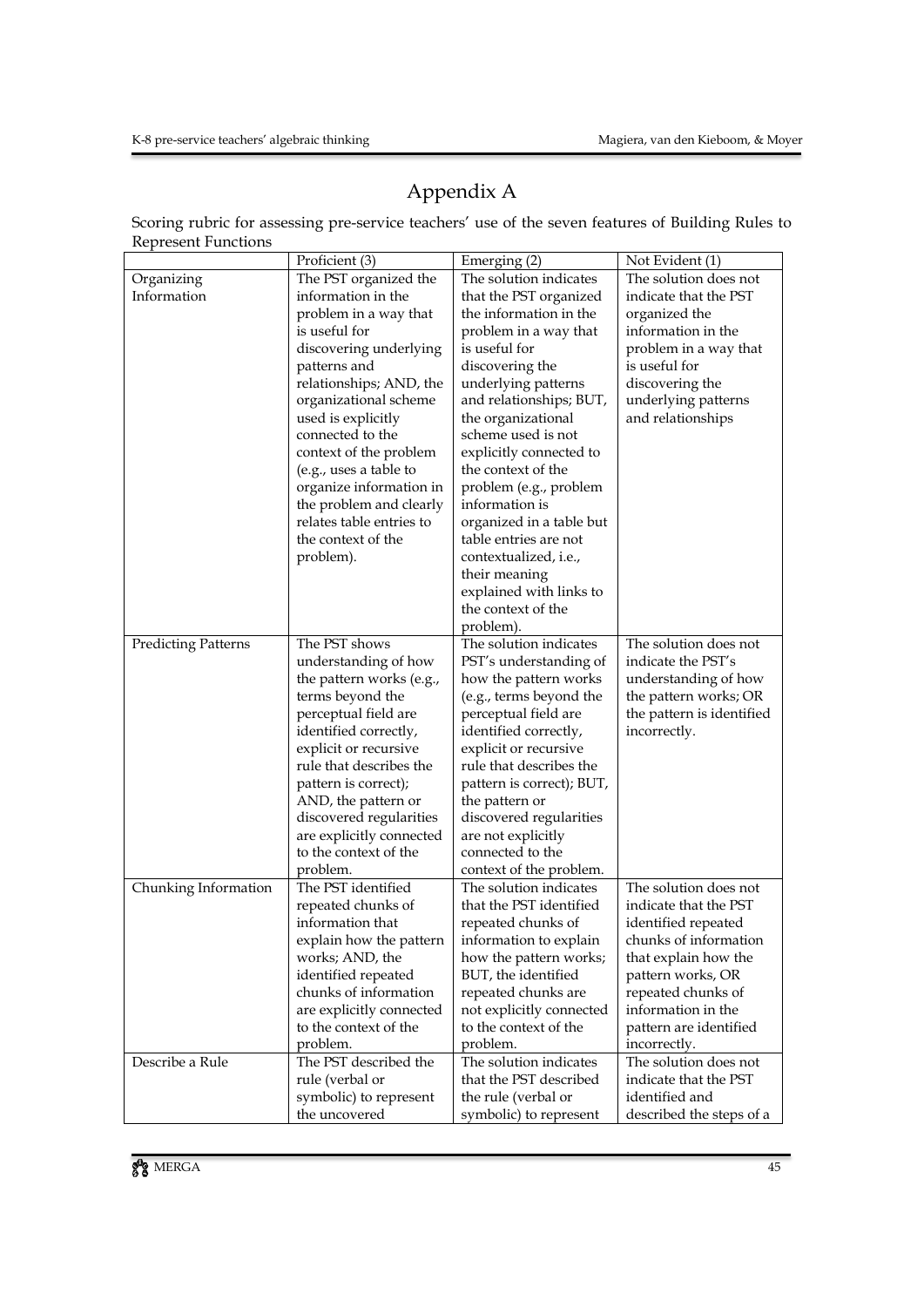|                              | relationship; AND, the<br>rule is explicitly<br>connected to the<br>context of the problem.                                                                                                                                                                                                                                                                                    | the uncovered<br>relationship; BUT the<br>rule is not explicitly<br>connected to the<br>context of the problem.                                                                                                                                                                                                                                                                    | rule through which the<br>relationship embedded<br>in the problem can be<br>represented.                                                                                                                                                                                           |
|------------------------------|--------------------------------------------------------------------------------------------------------------------------------------------------------------------------------------------------------------------------------------------------------------------------------------------------------------------------------------------------------------------------------|------------------------------------------------------------------------------------------------------------------------------------------------------------------------------------------------------------------------------------------------------------------------------------------------------------------------------------------------------------------------------------|------------------------------------------------------------------------------------------------------------------------------------------------------------------------------------------------------------------------------------------------------------------------------------|
| Different<br>Representations | The PST used different<br>representations<br>(e.g., verbal, numerical<br>graphical, or algebraic)<br>to uncover, and explore<br>information embedded<br>in the problem; AND,<br>the representations<br>used are explicitly<br>connected to the<br>context of the problem.                                                                                                      | The solution indicates<br>that the PST used<br>different<br>representations<br>(e.g., verbal, numerical<br>graphical, algebraic) to<br>explore information<br>embedded in the<br>problem; BUT, the<br>representations used<br>are not explicitly<br>connected to the<br>context of the problem<br>(e.g., uses a list of<br>numbers without<br>contextualising their<br>meaning).   | The solution does not<br>indicate that the PST<br>used different verbal,<br>numerical, graphical, or<br>algebraic<br>representations to<br>uncover different<br>information about the<br>problem.                                                                                  |
| Describing Change            | The solution indicates<br>that the PST recognized<br>the change in a process<br>or relationship as a<br>function of the<br>relationship between<br>variables in the<br>problem (e.g, change<br>in the input variable<br>with respect to the<br>change in the output<br>variable); AND, the<br>described change is<br>explicitly connected to<br>the context of the<br>problem. | The solution indicates<br>that the PST described<br>the change in a process<br>or relationship as a<br>function of the<br>relationship between<br>variables in the<br>problem, (i.e., change<br>in the input variable<br>with respect to the<br>change in the output<br>variable); BUT the<br>described change is not<br>explicitly connected to<br>the context of the<br>problem. | The solution does not<br>indicate that the PST<br>considered change in a<br>process or relationship<br>as a function of the<br>relationship between<br>variables in the<br>problem, i.e., change in<br>the input variable with<br>respect to the change in<br>the output variable. |
| Justifying a Rule            | The PST explained why<br>the rule found in the<br>problem works for any<br>number; The<br>justification is explicitly<br>connected to the<br>context of the problem.                                                                                                                                                                                                           | The solution indicates<br>that the PST explained<br>why the rule found in<br>the problem works for<br>any number; The<br>justification is not<br>explicitly connected to<br>the context of the<br>problem.                                                                                                                                                                         | The solution does not<br>indicate that the PST<br>explained why the rule<br>found in the problem<br>works for any number.                                                                                                                                                          |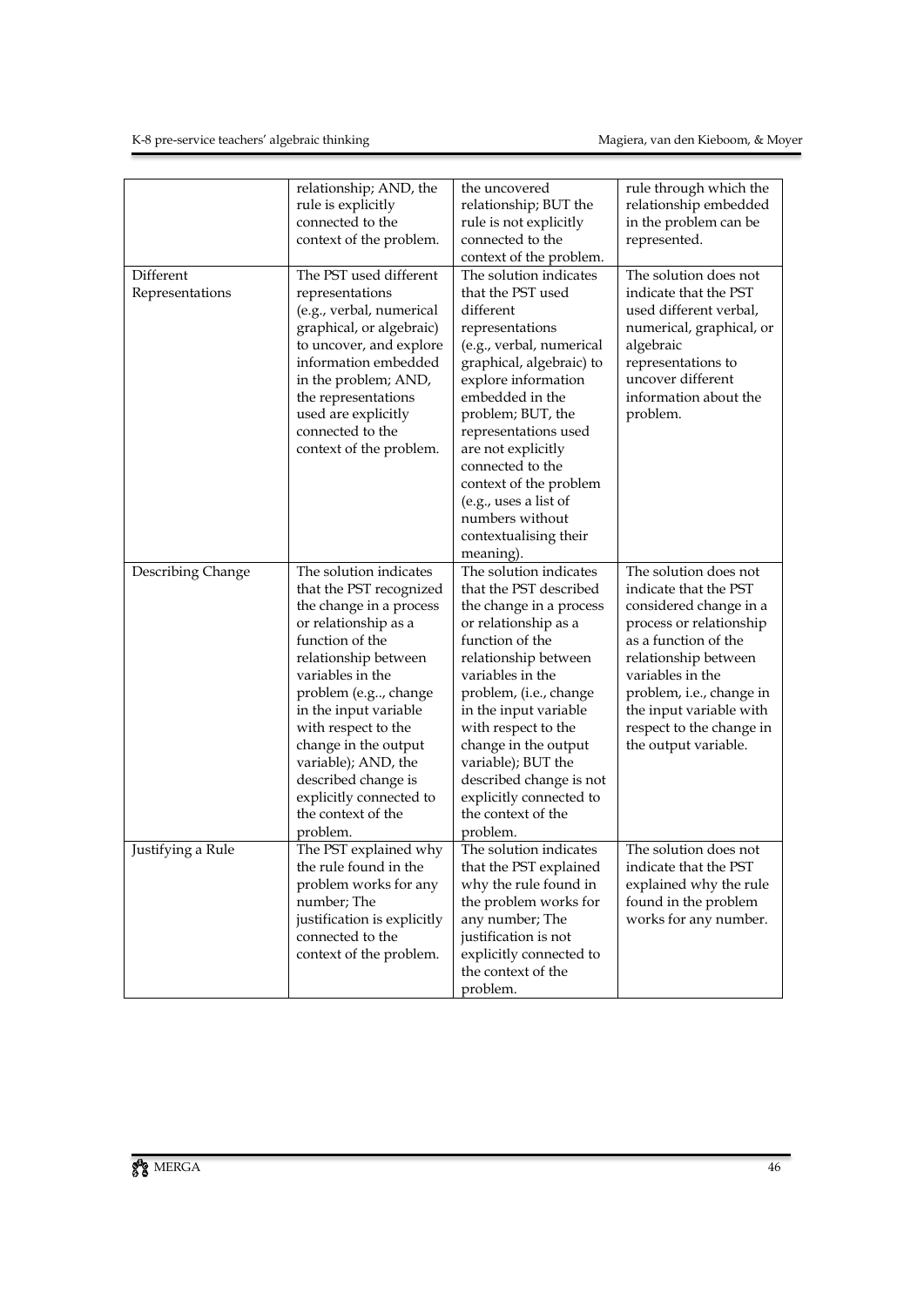# Appendix B

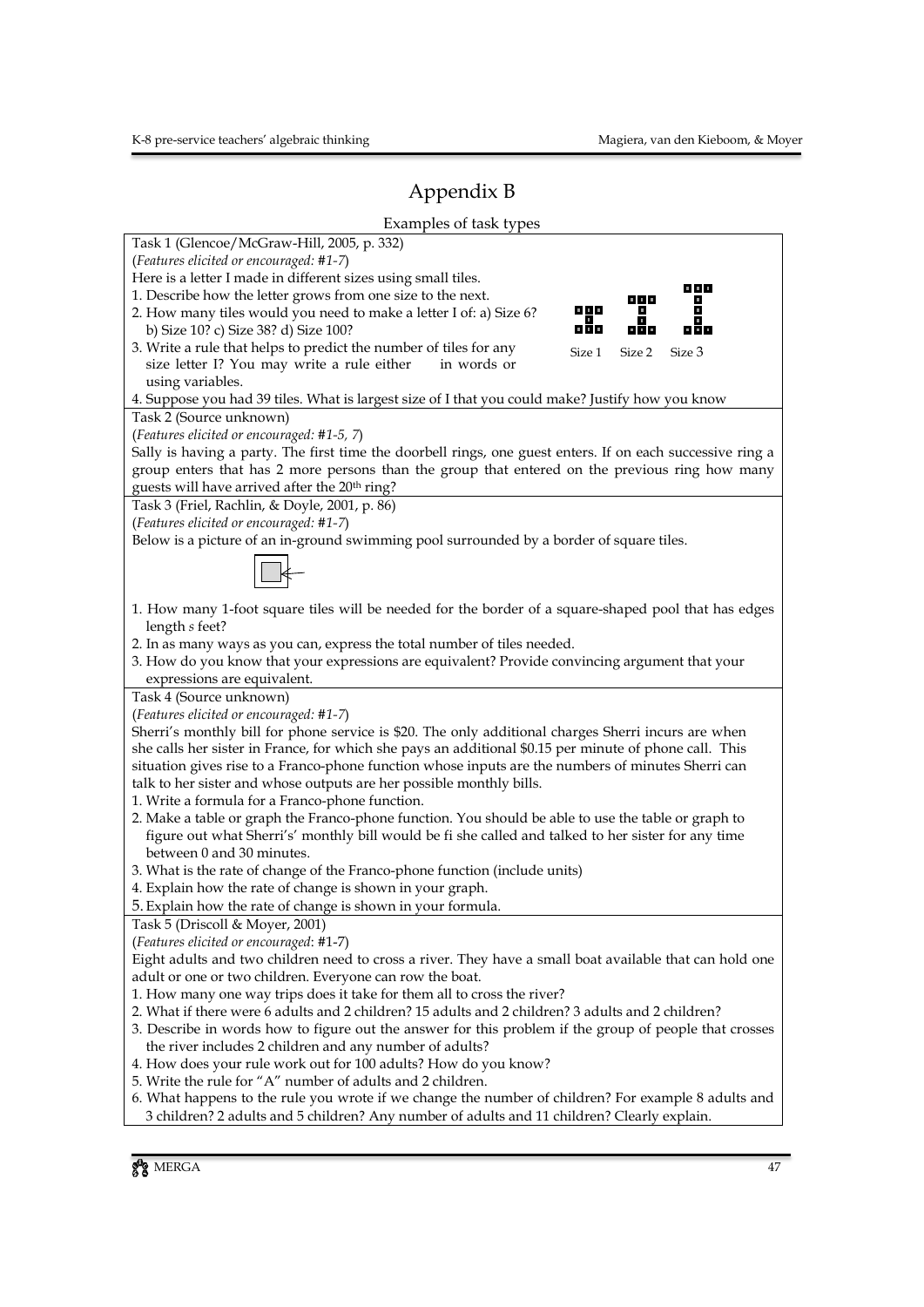7. One group of adults and children took 27 trips to cross the river. How many adults and how many children were in the group? Is there more than one solution?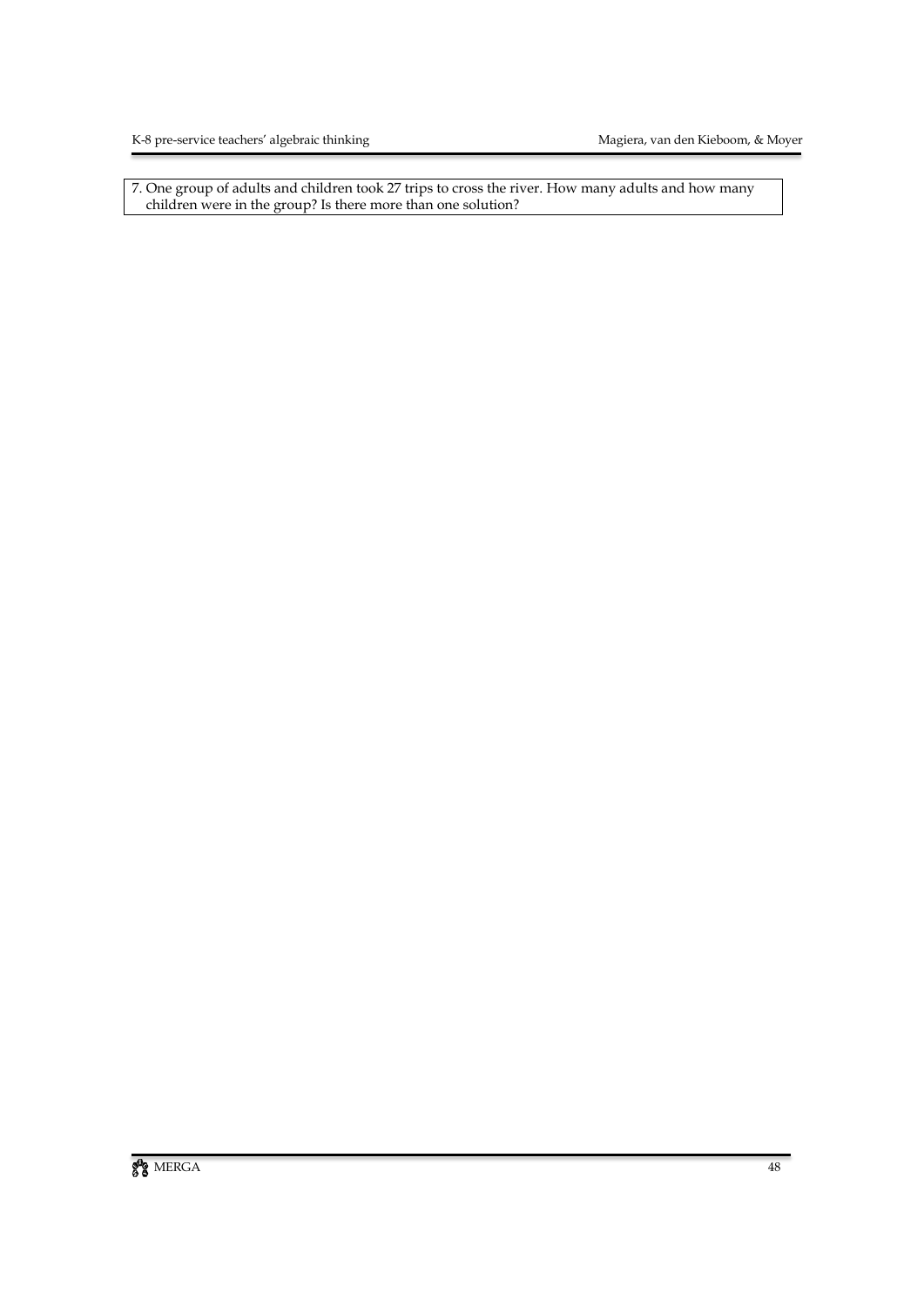Task 6 (Beckmann, 2008, p. 741) (*Features elicited or encouraged: #1-7*)

Assume that the following pattern of a square followed by 3 circles and 2 triangles continues to repeat:

# **DOOAAEOOOAAEO**

- *1.* What will be the 100-th shape in the pattern? Explain how you can tell.
- *2.* How many circles will there be among first 150 entries in the given sequence? Explain your reasoning.
- *3.* Amanda says that there are 6 circles among the first 10 shapes, and since 150 is 15 sets of 10, there will be  $15 \times 6 = 90$  circles among the first 150 entries. Is Amanda's reasoning correct? Explain why yes or no.

Task 7 (Adapted from Beckmann, 2008)

(*Features elicited or encouraged: #1-5, 7*)

Sara had 3 times as much money as Katie. After Sara spent \$60 and Katie spent \$10, they each had an equal amount of money left. How much money did Sara have at first?



- 1. Solve the above 6th grade problem with the aid of the diagram and explain your solution.
- 2. Solve the above problem with an equation. Explain how this solution is related to the method in part one.

Task 8 (Shell Centre for Mathematics Education, 1985, p. 12)

- *(Features elicited or encouraged: 1, 4, 6)*
- 1. A rectangular swimming pool is being filled using a hosepipe which delivers water at a constant rate. A cross section of the pool is shown below.



Describe fully in words, how the depth (d) of the water in the deep end of the pool varies with time, from the moment that the empty pool begins to fill.

2. A different rectangular pool is being filled in a similar way.



Sketch a graph to show how the depth (d) of water in the deep end of the pool varies with time, from the moment that the empty pool begins to fill. Assume that the pool takes thirty minutes to fill to the brim.